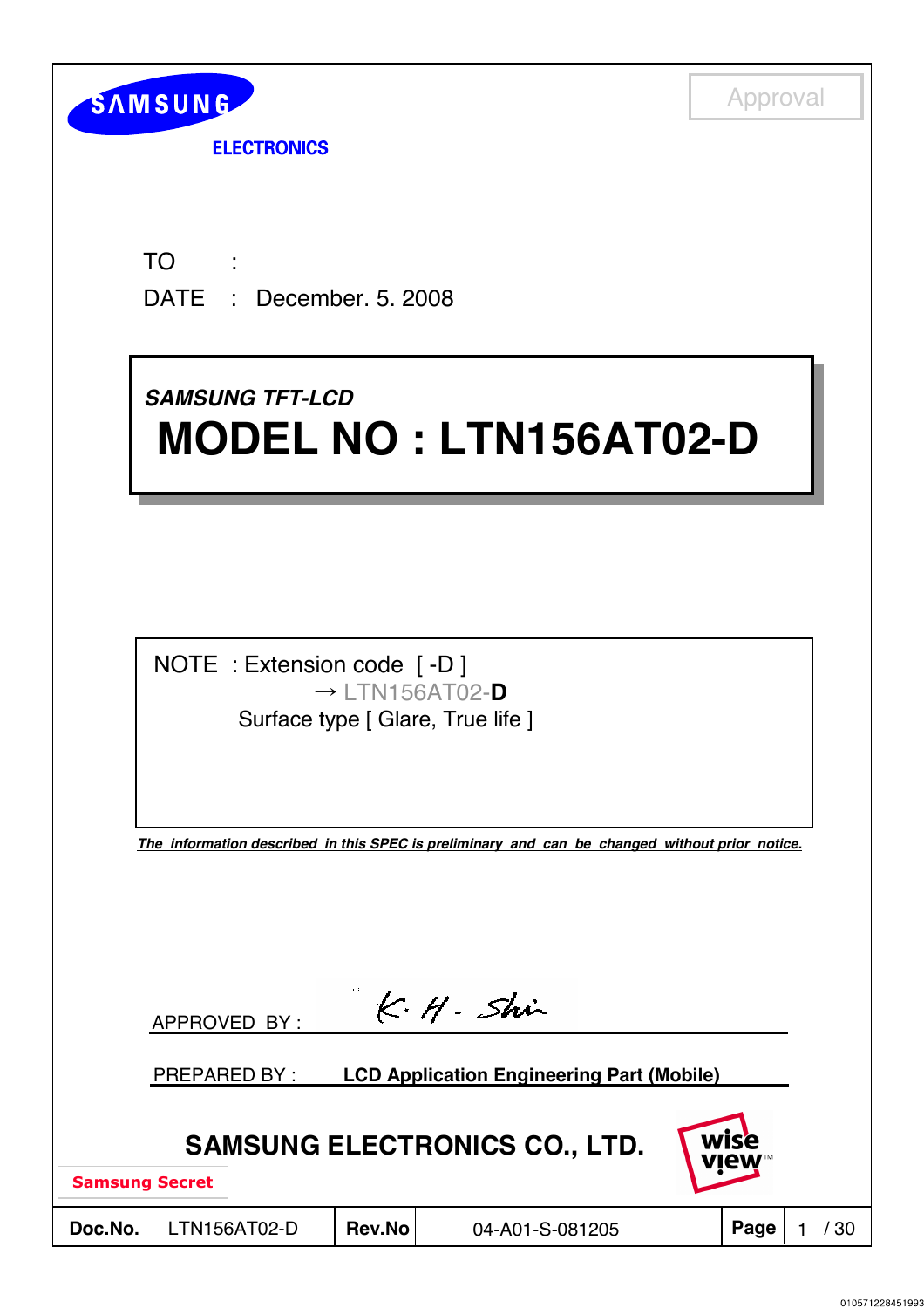## **CONTENTS**

| Doc.No. |                                      | LTN156AT02-D                                                                                          | <b>Rev.No</b> | 04-A01-S-081205                              |                                                                                              | Page | 2 / 30 |
|---------|--------------------------------------|-------------------------------------------------------------------------------------------------------|---------------|----------------------------------------------|----------------------------------------------------------------------------------------------|------|--------|
|         | <b>Samsung Secret</b>                |                                                                                                       |               |                                              |                                                                                              |      |        |
|         |                                      |                                                                                                       |               |                                              |                                                                                              |      |        |
|         | <b>11. EDID</b>                      |                                                                                                       |               |                                              | -------------------- (28)                                                                    |      |        |
|         |                                      | 10. General Precautions                                                                               |               |                                              | - - - - - - - - - - - - - - - - - - ( 25 )                                                   |      |        |
|         | 9. Markings & Others                 |                                                                                                       |               |                                              | ------------------ (23)                                                                      |      |        |
|         | 8. Packing                           |                                                                                                       |               |                                              | ------------------ (22)                                                                      |      |        |
|         | 7. Outline Dimension                 |                                                                                                       |               |                                              | - - - - - - - - - - - - - - - - - - ( 21 )                                                   |      |        |
|         | 6. Interface Timing                  | 6.1 Timing Parameters<br>6.2 Timing Diagrams of interface Signal<br>6.3 Power ON/OFF Sequence         |               |                                              | $------------(19)$                                                                           |      |        |
|         | 5.5 Pixel format                     | 5. Input Terminal Pin Assignment<br>5.1 Input Signal & Power<br>5.2 LVDS Interface                    |               | 5.3 Timing Diagrams of LVDS For Transmitting | $------------(-14)$<br>5.4 Input Signals, Basic Display Colors and Gray Scale of Each Color. |      |        |
|         | 4. Block Diagram                     | 4.1 TFT LCD Module                                                                                    |               |                                              | $------------(13)$                                                                           |      |        |
|         | 3.2 Backlight Unit<br>3.3 LED Driver | 3. Electrical Characteristics<br>3.1 TFT LCD Module                                                   |               |                                              | $\cdots$ (10)                                                                                |      |        |
|         |                                      | 2. Optical Characteristics                                                                            |               |                                              | -------------------- (7)                                                                     |      |        |
|         |                                      | 1. Absolute Maximum Ratings<br>1.1 Absolute Ratings of environment<br>1.2 Electrical Absolute Ratings |               |                                              | -------------------- (5)                                                                     |      |        |
|         | <b>General Description</b>           |                                                                                                       |               |                                              | $\cdots \cdots \cdots \cdots \cdots \cdots \cdots (4)$                                       |      |        |
|         | <b>Revision History</b>              |                                                                                                       |               |                                              | $------------(-3)$                                                                           |      |        |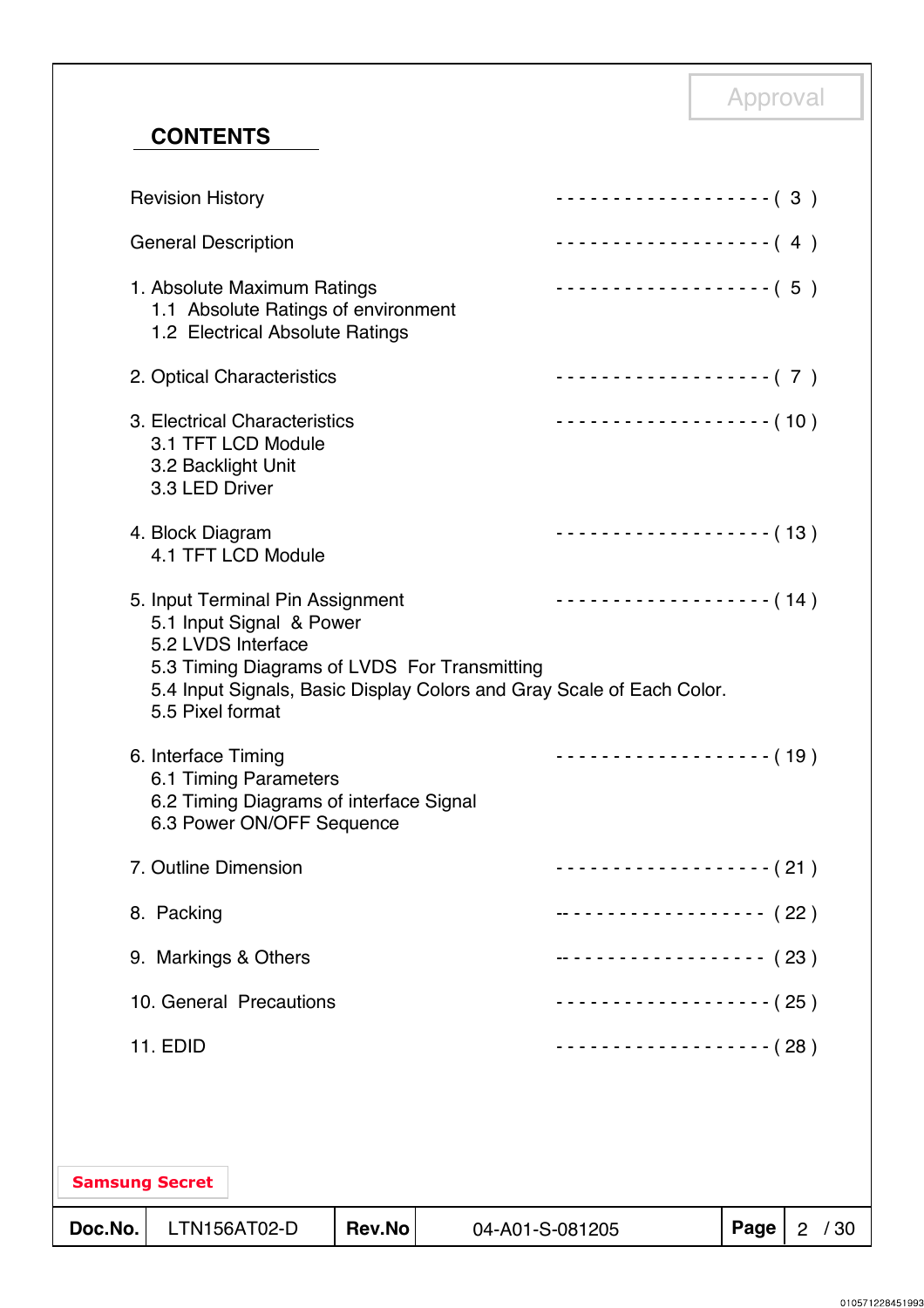## **REVISION HISTORY REVISION HISTORY**

Approval

| Date                  | Revision No. | Page |        | Summary                                                |      |                     |
|-----------------------|--------------|------|--------|--------------------------------------------------------|------|---------------------|
| Aug. 4. 2008          | <b>P00</b>   | All  |        | LTN156AT02-D model spec was issued first.              |      |                     |
| Aug. 6. 2008          | P01          | All  |        | LTN156AT02-D model spec was updated based on DELL spec |      |                     |
| Nov. 7. 2008          | P02          | 24   |        | Label configuration was updated                        |      |                     |
| Nov. 20. 2008         | A00          | All  |        | Approval spec was issued                               |      |                     |
| Dec. 5. 2008          | A01          | 23   |        | Packing was updated                                    |      |                     |
|                       |              |      |        |                                                        |      |                     |
|                       |              |      |        |                                                        |      |                     |
|                       |              |      |        |                                                        |      |                     |
|                       |              |      |        |                                                        |      |                     |
|                       |              |      |        |                                                        |      |                     |
|                       |              |      |        |                                                        |      |                     |
|                       |              |      |        |                                                        |      |                     |
|                       |              |      |        |                                                        |      |                     |
|                       |              |      |        |                                                        |      |                     |
|                       |              |      |        |                                                        |      |                     |
|                       |              |      |        |                                                        |      |                     |
|                       |              |      |        |                                                        |      |                     |
|                       |              |      |        |                                                        |      |                     |
|                       |              |      |        |                                                        |      |                     |
|                       |              |      |        |                                                        |      |                     |
|                       |              |      |        |                                                        |      |                     |
|                       |              |      |        |                                                        |      |                     |
|                       |              |      |        |                                                        |      |                     |
|                       |              |      |        |                                                        |      |                     |
|                       |              |      |        |                                                        |      |                     |
|                       |              |      |        |                                                        |      |                     |
|                       |              |      |        |                                                        |      |                     |
|                       |              |      |        |                                                        |      |                     |
| <b>Samsung Secret</b> |              |      |        |                                                        |      |                     |
|                       |              |      |        |                                                        |      |                     |
| Doc.No.               | LTN156AT02-D |      | Rev.No | 04-A01-S-081205                                        | Page | /30<br>$\mathbf{3}$ |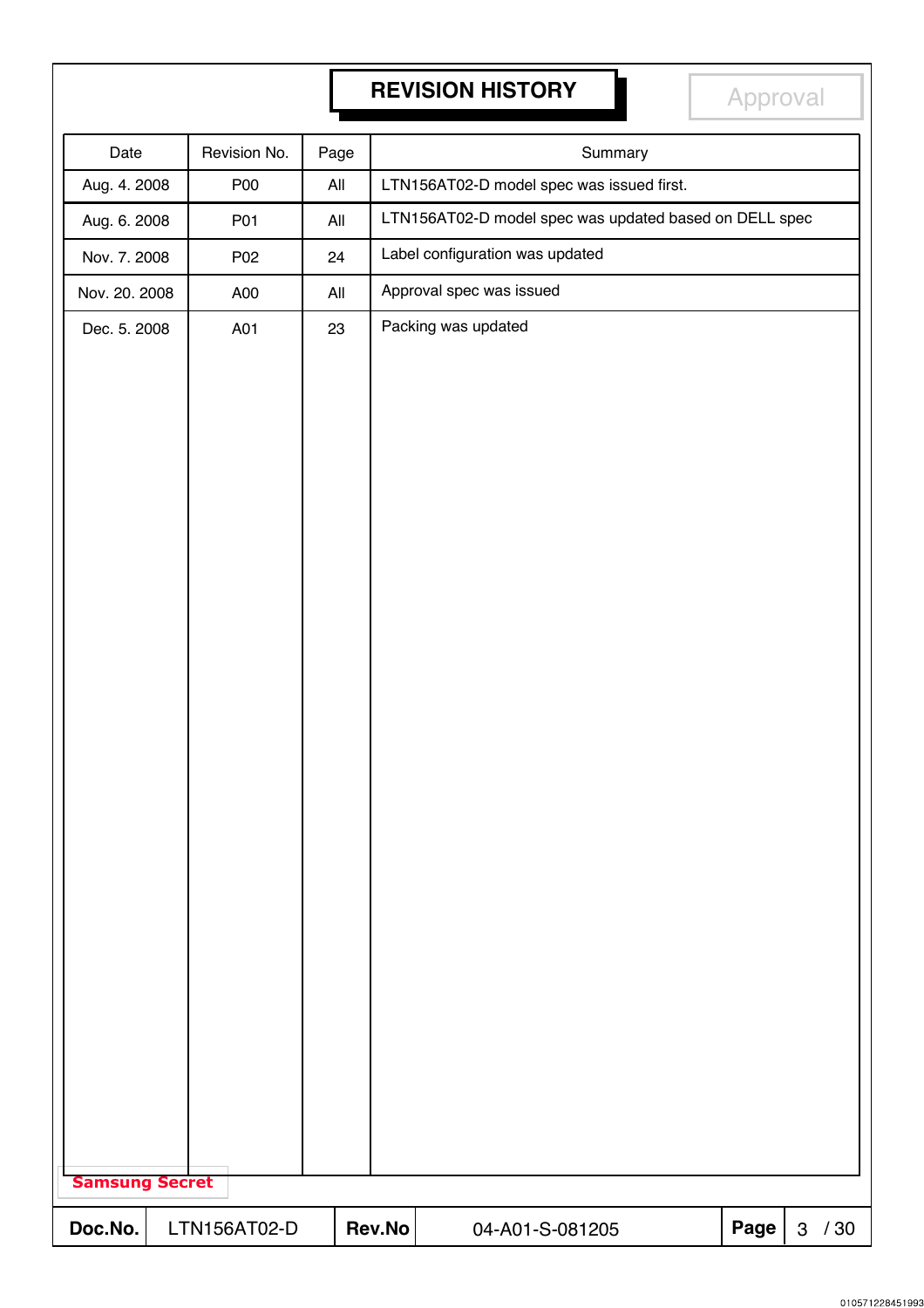## **GENERAL DESCRIPTION**

#### **DESCRIPTION**

LTN156AT02-D is a color active matrix TFT (Thin Film Transistor) liquid crystal display (LCD) that uses amorphous silicon TFT as switching devices. This model is composed of a TFT LCD panel, a driver circuit and a backlight system. The resolution of a 15.6" contains 1366 x 768 pixels and can display up to 262,144 colors. 6 O'clock direction is the Optimum viewing angle.

#### FEATURES

- Thin and light weight
- High contrast ratio, high aperture structure
- 1366 x 768 pixels resolution (16:9)
- Fast Response Time
- Low power consumption
- LED BLU Structure
- DE (Data enable) only mode
- 3.3V LVDS Interface
- On board EDID chip
- Pb-free product

#### APPLICATIONS

- Notebook PC
- If the usage of this product is not for PC application, but for others, please contact SEC

#### **GENERAL INFORMATION**

|                                          | Item                                            |         |                        | <b>Specification</b>                      | <b>Unit</b> |       | <b>Note</b> |     |
|------------------------------------------|-------------------------------------------------|---------|------------------------|-------------------------------------------|-------------|-------|-------------|-----|
| Display area                             |                                                 |         |                        | 344.232 (H) x 193.536 (V) (15.6"diagonal) | mm          |       |             |     |
|                                          | Driver element                                  |         | a-Si TFT active matrix |                                           |             |       |             |     |
|                                          | Display colors                                  | 262,144 |                        |                                           |             |       |             |     |
|                                          | Number of pixel                                 |         | 1366 x 768             | pixel                                     |             | 16:9  |             |     |
|                                          | Pixel arrangement<br><b>RGB</b> vertical stripe |         |                        |                                           |             |       |             |     |
|                                          | Pixel pitch<br>$0.252$ (H) x 0.252 (V) (TYP.)   |         |                        |                                           |             |       |             |     |
|                                          | <b>Display Mode</b>                             |         | Normally white         |                                           |             |       |             |     |
| Surface treatment<br>Haze 0, Hardness 3H |                                                 |         |                        |                                           |             | Glare |             |     |
|                                          |                                                 |         |                        |                                           |             |       |             |     |
|                                          | <b>Samsung Secret</b>                           |         |                        |                                           |             |       |             |     |
| Doc.No.                                  | LTN156AT02-D                                    |         | <b>Rev.No</b>          | 04-A01-S-081205                           |             | Page  | 4           | /30 |

## Approval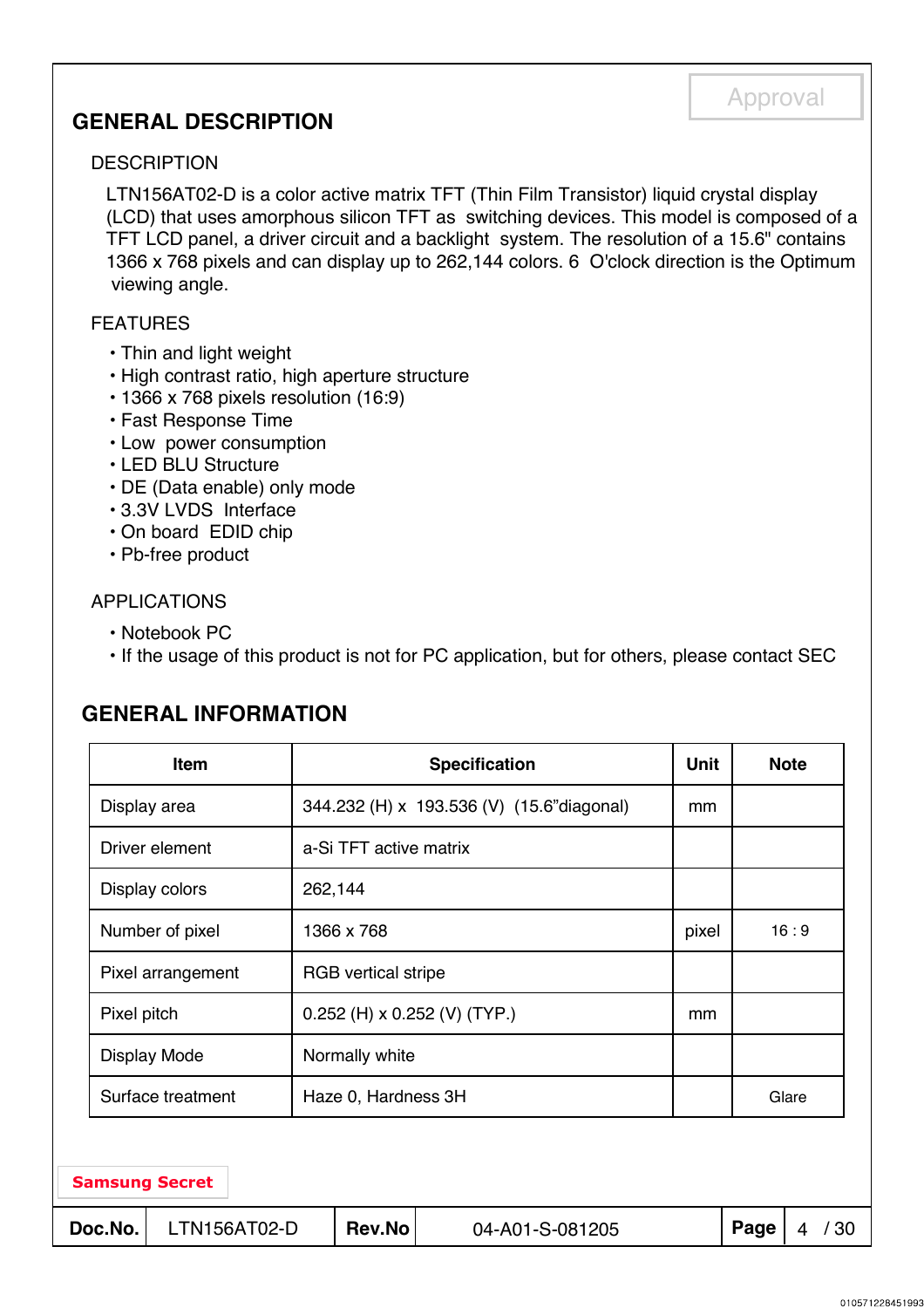#### Mechanical Information

| <b>Item</b>    |                | Min.                     | Typ.  | Max.  | <b>Unit</b> | <b>Note</b> |
|----------------|----------------|--------------------------|-------|-------|-------------|-------------|
|                | Horizontal (H) | 358.8                    | 359.3 | 359.8 | mm          |             |
| Module<br>size | Vertical (V)   | 209.0                    | 209.5 | 210   | mm          |             |
|                | Depth (D)      | $\overline{\phantom{0}}$ | ۰     | 5.5   | mm          | (1)         |
|                | Weight         | ۰                        | ۰     | 450   | g           |             |

Note (1) Measurement condition of outline dimension . Equipment : Vernier Calipers

. Push Force : 500g ⋅f (minimum)

## **1. ABSOLUTE MAXIMUM RATINGS**

#### 1.1 ENVIRONMENTAL ABSOLUTE RATINGS

| Item                                                 | Min.<br>Symbol |                          | Max. | Unit        | <b>Note</b> |
|------------------------------------------------------|----------------|--------------------------|------|-------------|-------------|
| Storage temperate                                    | <b>TSTG</b>    | -20                      | 60   | $^{\circ}C$ |             |
| Operating temperate<br>Temperature of glass surface) | <b>TOPR</b>    | 0                        | 50   | °C          | (1)         |
| Shock (non-operating)                                | Snop           | ٠                        | 240  | G           | (2), (4)    |
| Vibration (non-operating)                            | Vnop           | $\overline{\phantom{0}}$ | 2.41 | G           | (3), (4)    |

Note (1) Temperature and relative humidity range are shown in the figure below.

95 % RH Max. (40 °C ≥ Ta)

Maximum wet - bulb temperature at 39  $^{\circ}$ C or less. (Ta > 40  $^{\circ}$ C) No condensation

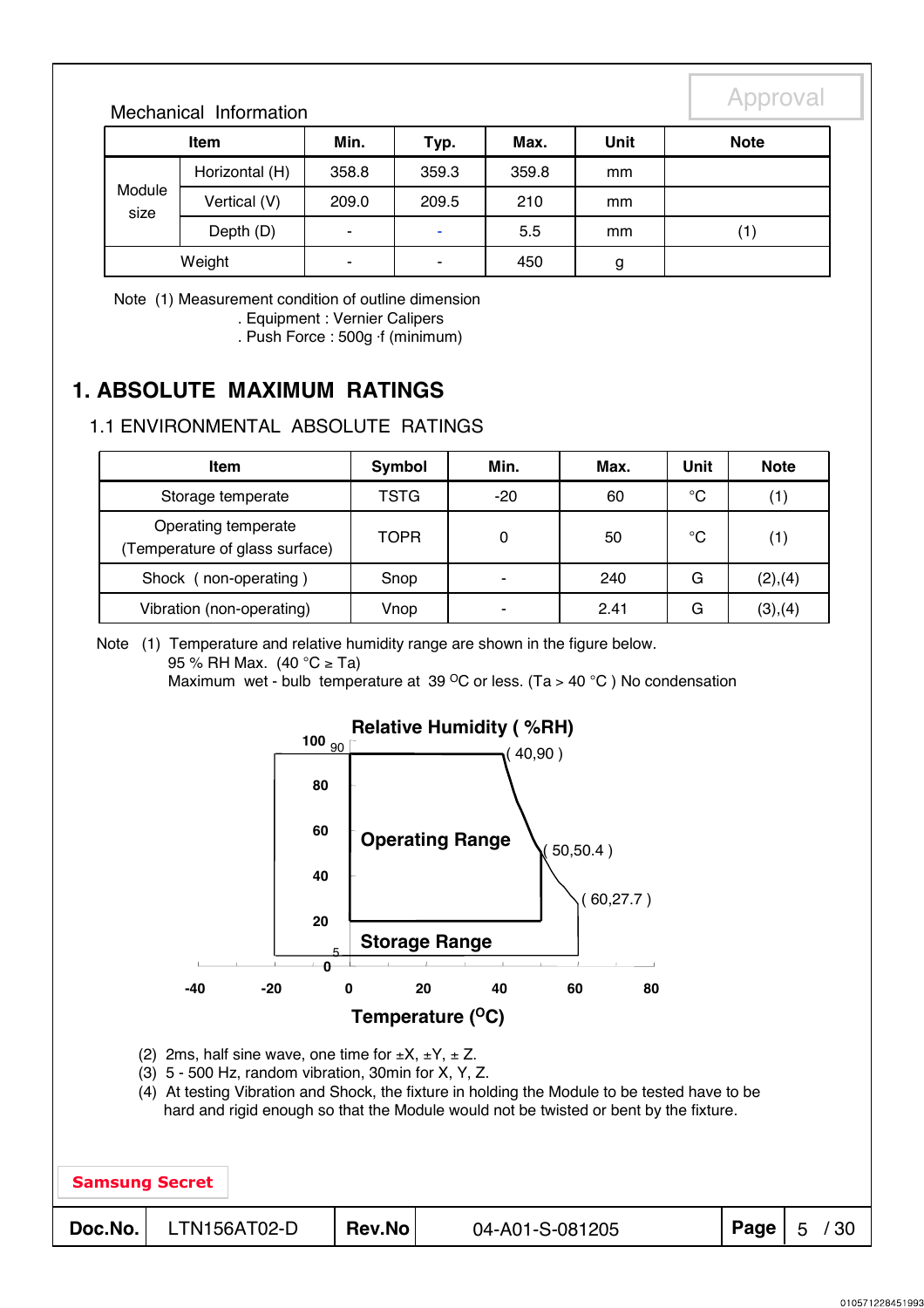## 1.2 ELECTRICAL ABSOLUTE RATINGS

## (1) TFT LCD MODULE

 $V_{DD}$  =3.3V,  $V_{SS}$  = GND = 0V

| <b>Item</b>          | Symbol                 | Min.             |                | Unit | <b>Note</b> |
|----------------------|------------------------|------------------|----------------|------|-------------|
| Power Supply Voltage | <b>V</b> <sub>DD</sub> | $V_{DD}$ $-$ 0.3 | $V_{DD}$ + 0.3 |      | (1)         |
| Logic Input Voltage  | V <sub>DD</sub>        | $V_{DD}$ $-$ 0.3 | $V_{DD}$ + 0.3 |      | 1∫          |

Note (1) Within Ta (25  $\pm$  2 °C)

| <b>Samsung Secret</b> |              |        |                 |      |           |
|-----------------------|--------------|--------|-----------------|------|-----------|
| Doc.No.               | LTN156AT02-D | Rev.No | 04-A01-S-081205 | Page | / 30<br>6 |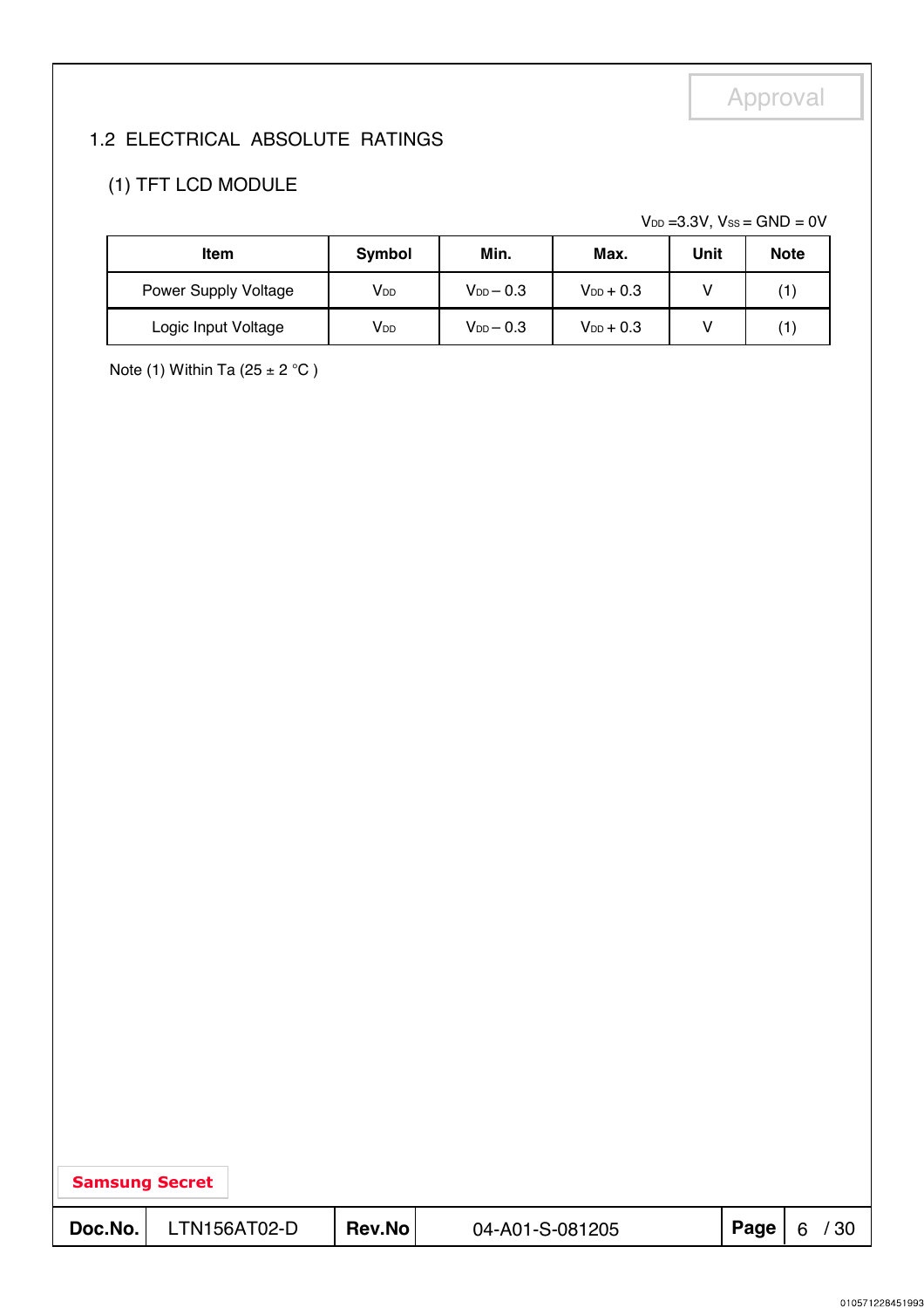## **2. OPTICAL CHARACTERISTICS**

The following items are measured under stable conditions. The optical characteristics should be measured in a dark room or equivalent state with the methods shown in Note (5). Measuring equipment : TOPCON SR-3

| Item                                      |             | <b>Symbol</b>    | <b>Condition</b>    | Min.                     | Typ.                     | <b>Max</b>               | Unit              | <b>Note</b>            |
|-------------------------------------------|-------------|------------------|---------------------|--------------------------|--------------------------|--------------------------|-------------------|------------------------|
| <b>Contrast Ratio</b><br>(5 Points)       |             | <b>CR</b>        |                     | 500                      | 600                      | ۰                        |                   | (1), (2),<br>(5)       |
| Response Time at Ta<br>(Rising + Falling) |             | <b>TRT</b>       |                     | $\overline{\phantom{a}}$ | 25                       | 35                       | msec              | (1), (3)               |
| Average Luminance<br>of White (5 Points)  |             | YL, AVE          | Normal              | 200                      | 220                      | $\blacksquare$           | cd/m <sup>2</sup> | $l = 19mA$<br>(1), (4) |
|                                           |             | Rx               | Viewing             | 0.590                    | 0.620                    | 0.650                    |                   |                        |
|                                           | Red         | $R_Y$            | Angle<br>$\phi = 0$ | 0.310                    | 0.340                    | 0.370                    |                   |                        |
|                                           |             | $G \times$       | $\theta = 0$        | 0.300                    | 0.330                    | 0.360                    |                   |                        |
| Color                                     | Green       | GY               |                     | 0.540                    | 0.570                    | 0.600                    |                   |                        |
| Chromaticity<br>(CIE)                     | <b>Blue</b> | Bx               |                     | 0.120                    | 0.150                    | 0.180                    |                   |                        |
|                                           |             | BY               |                     | 0.030                    | 0.060                    | 0.090                    |                   |                        |
|                                           | White       | $W$ x            |                     | 0.283                    | 0.313                    | 0.343                    |                   |                        |
|                                           |             | WY               |                     | 0.299                    | 0.329                    | 0.359                    |                   |                        |
|                                           | Hor.        | $\theta$         |                     | 40                       | $\blacksquare$           | ä,                       | Degrees           |                        |
| Viewing                                   |             | $\theta$ R       | $CR \ge 10$         | 40                       | $\overline{\phantom{0}}$ | $\blacksquare$           |                   | (1), (5)               |
| Angle                                     | Ver.        | φн               |                     | 15                       | $\blacksquare$           | $\overline{\phantom{a}}$ |                   | SR-3                   |
|                                           |             | φL               |                     | 30                       | $\blacksquare$           | $\blacksquare$           |                   |                        |
| <b>Color Gamut</b>                        |             |                  |                     | $\blacksquare$           | 60                       | $\overline{\phantom{a}}$ | $\%$              |                        |
| 13 Points<br><b>White Variation</b>       |             | $\delta\text{L}$ |                     |                          | ۰                        | 1.7                      | ۰                 | (6)                    |

 $*$  Ta = 25 ± 2 °C, VDD=3.3V, fv= 60Hz, fDCLK = 72.33 MHz, lL = 20 mA

Samsung Secret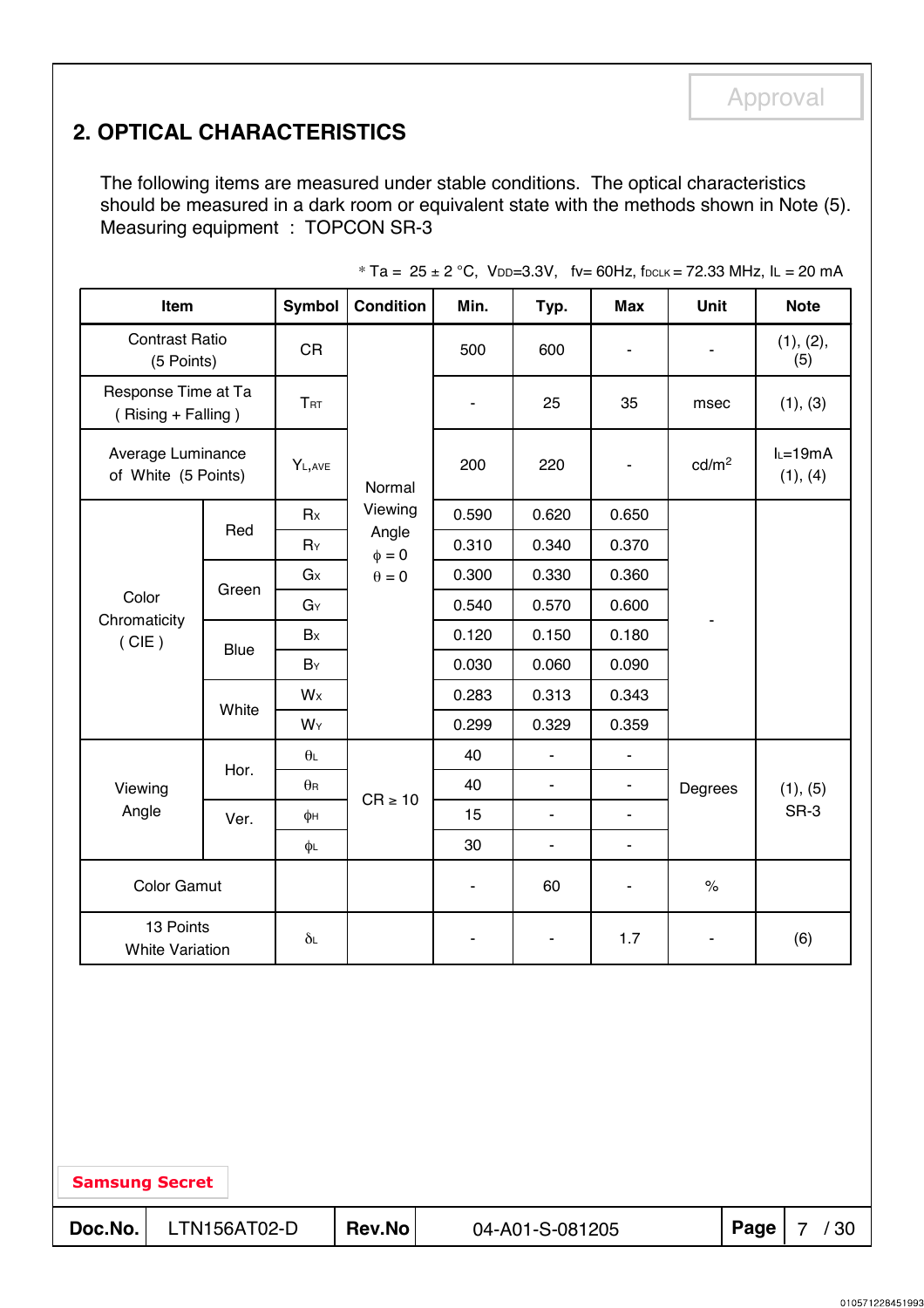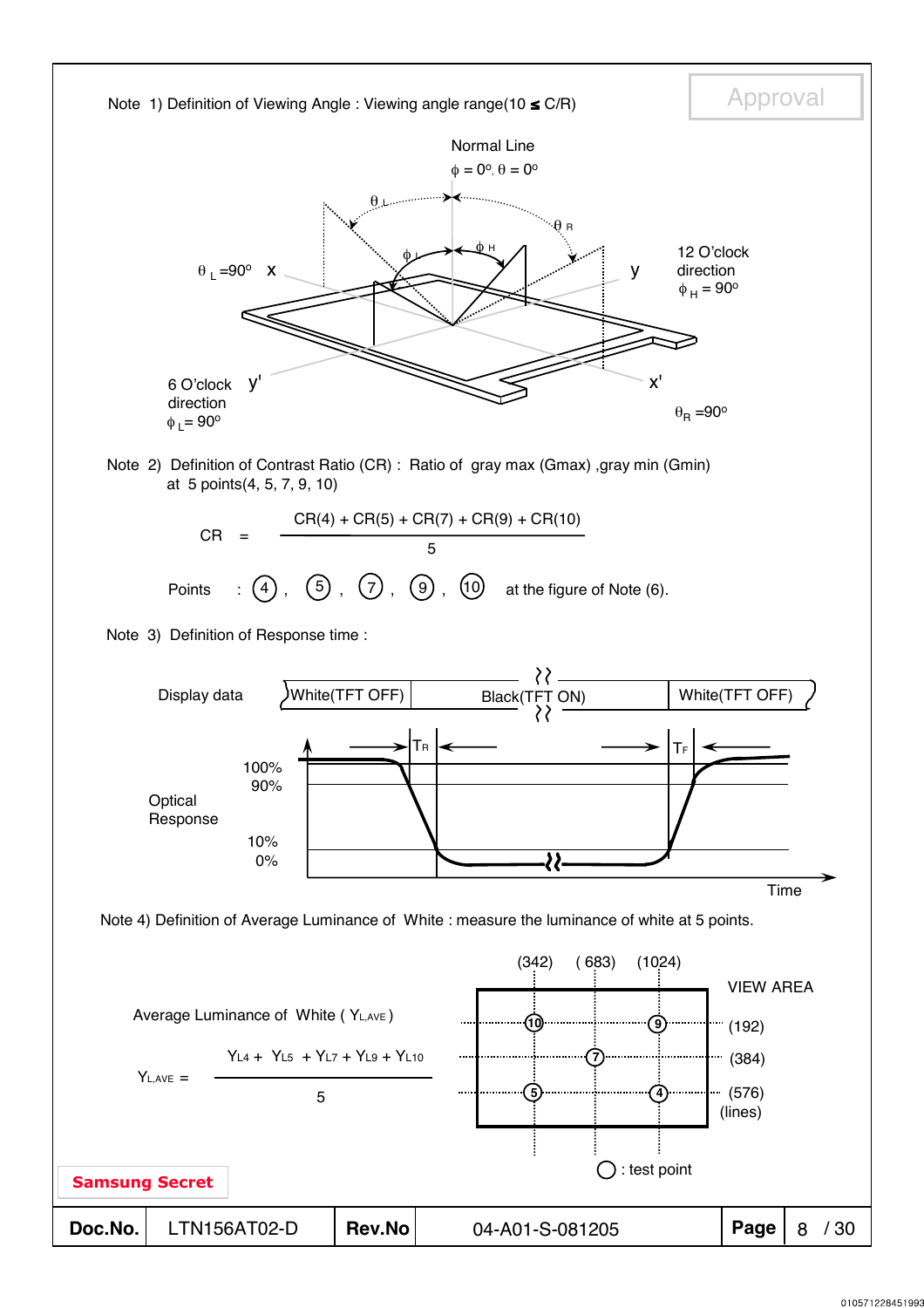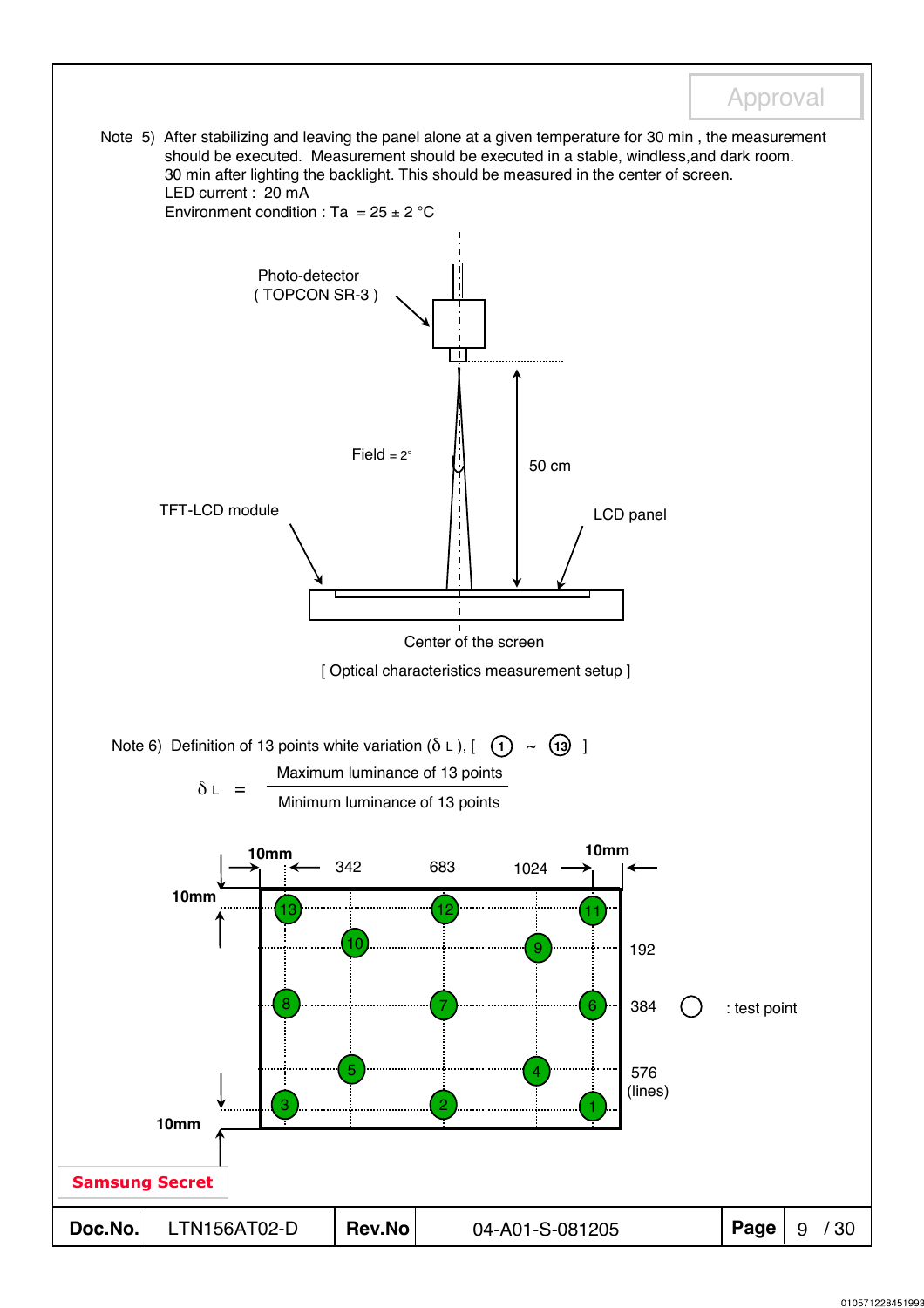## **3. ELECTRICAL CHARACTERISTICS**

Approval

### 3.1 TFT LCD MODULE

|                                                                     |                         |                   |        |                |                |            | Ta= $25 \pm 2^{\circ}$ C |
|---------------------------------------------------------------------|-------------------------|-------------------|--------|----------------|----------------|------------|--------------------------|
| Item                                                                |                         | <b>Symbol</b>     | Min.   | Typ.           | Max.           | Unit       | <b>Note</b>              |
|                                                                     | Voltage of Power Supply |                   | 3.0    | 3.3            | 3.6            | V          |                          |
| Differential Input<br>Voltage for LVDS<br><b>Receiver Threshold</b> | High                    | Vн                | ۰      | ۰              | $+100$         | mV         | $V_{CM} = +1.2V$         |
|                                                                     | Low                     | VĩL               | $-100$ |                | $\blacksquare$ | mV         |                          |
| <b>Vsync Frequency</b>                                              |                         | fv                | ۰      | 60             | $\blacksquare$ | Hz         |                          |
|                                                                     | <b>Hsync Frequency</b>  |                   |        | 47.40          | ۰              | <b>KHz</b> |                          |
| Main Frequency                                                      |                         | f <sub>DCLK</sub> |        | 72.33          | ٠              | <b>MHz</b> |                          |
| <b>Rush Current</b>                                                 |                         | <b>RUSH</b>       |        | $\blacksquare$ | 1.5            | A          | (4)                      |
|                                                                     | White                   |                   | ٠      | 360            | $\blacksquare$ | mA         | $(2), (3)^*a$            |
| <b>Current of Power</b><br>Supply                                   | Mosaic                  | $I_{DD}$          | ۰      | 420            | ٠              | mA         | $(2), (3)*b$             |
|                                                                     | V. Stripe               |                   |        | 530            | 600            | mA         | $(2), (3)^*c$            |

Note (1) Display data pins and timing signal pins should be connected.(  $GND = OV$  )

(2)  $fv = 60Hz$ ,  $f_{DCLK} = 72.33 MHz$ ,  $V_{DD} = 3.3V$ , DC Current.

(3) Power dissipation pattern

#### \*a) White Pattern **\*b**) Mosaic Pattern **\*b**)

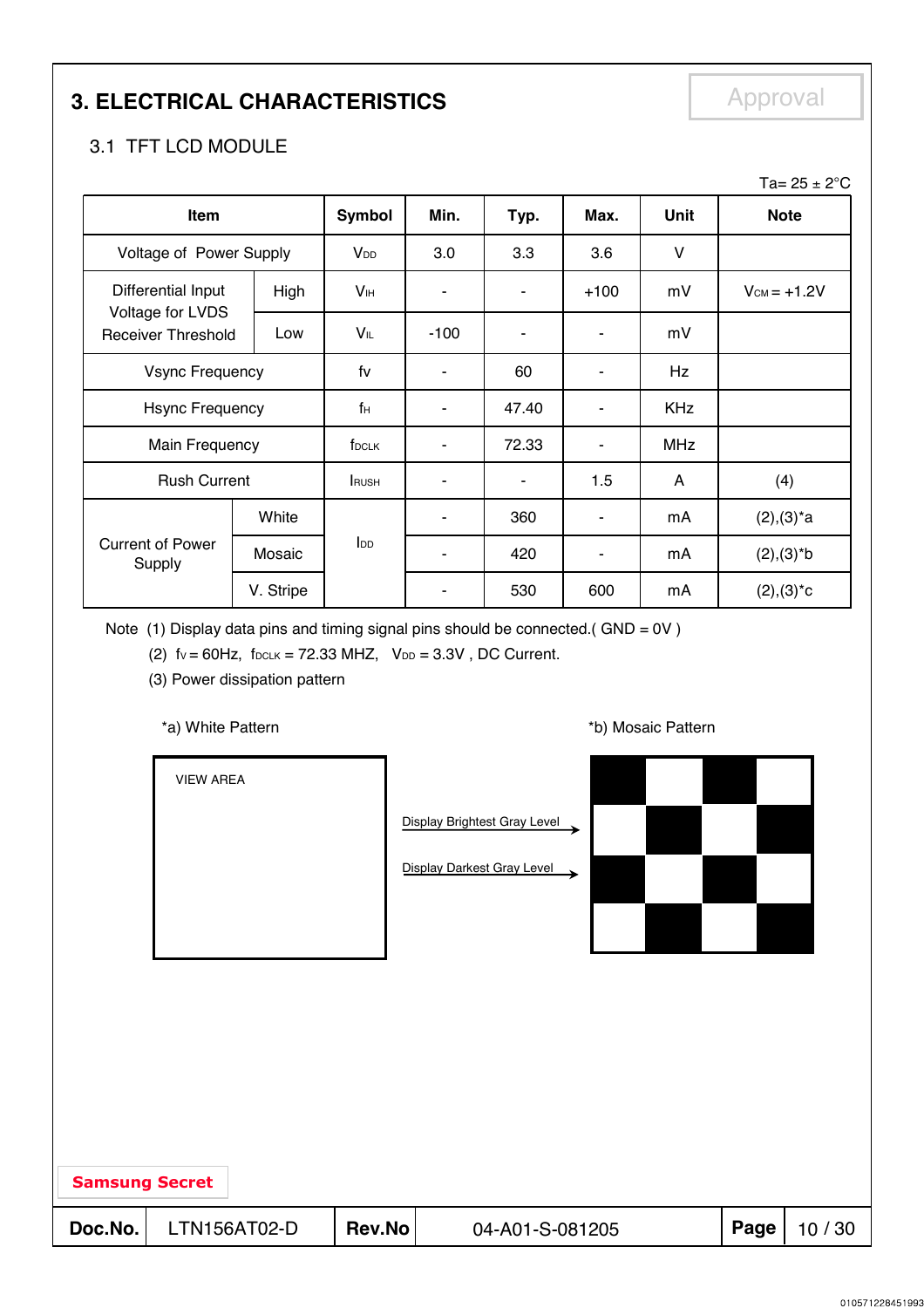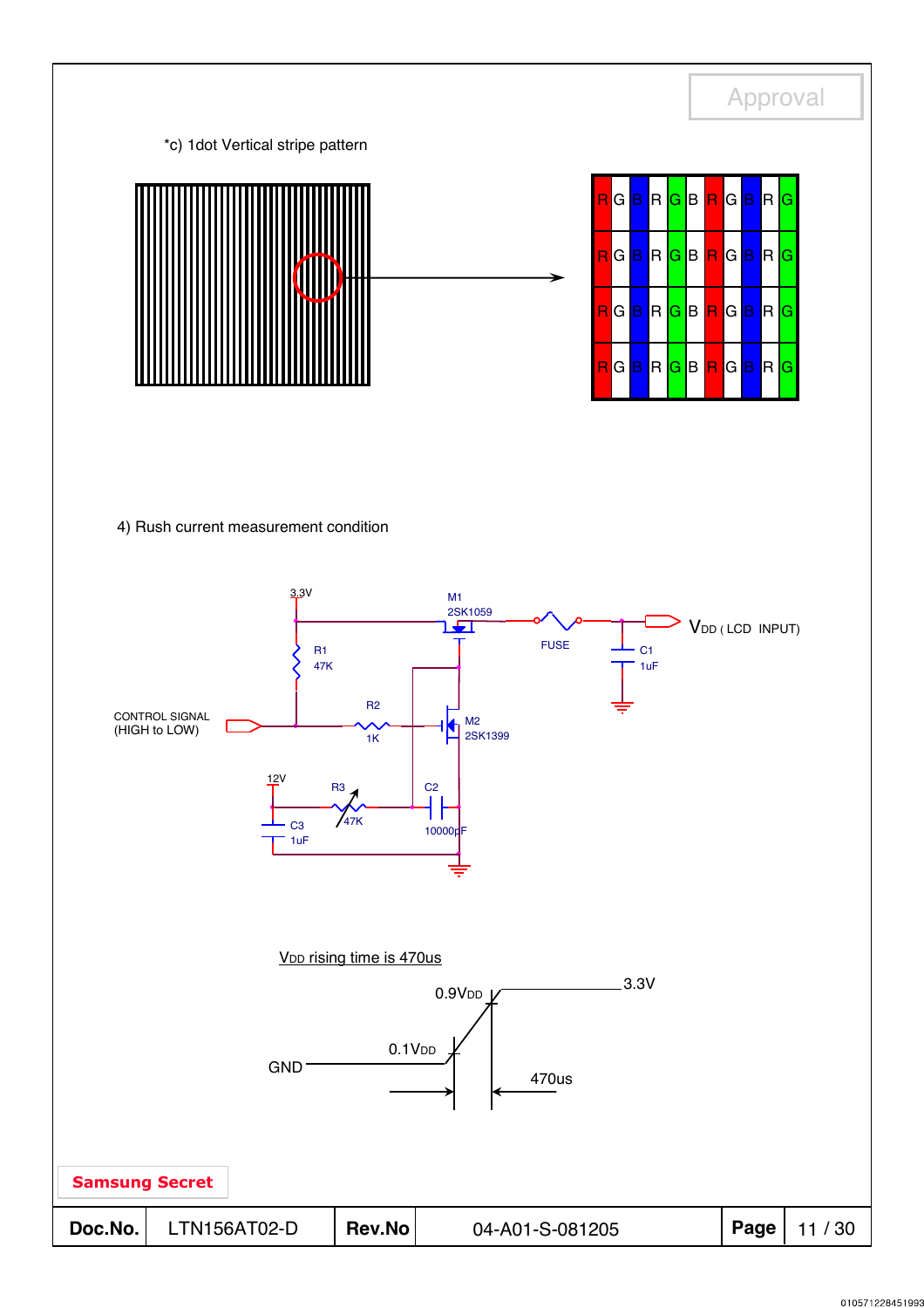Ta=  $25 \pm 2$  °C

#### 3.2 BACK-LIGHT UNIT

| <b>Item</b>                | Symbol | Min.                     | Typ.                     | Max. | <b>Unit</b> | <b>Note</b>                          |
|----------------------------|--------|--------------------------|--------------------------|------|-------------|--------------------------------------|
| <b>LED Forward Current</b> | IF     | $\overline{\phantom{0}}$ | 20                       |      | mA          |                                      |
| <b>LED Forward Voltage</b> | VF     | 3.0                      | $\overline{\phantom{0}}$ | 3.4  | v           |                                      |
| <b>LED Array Voltage</b>   | VP     | 24                       | ٠                        | 27.2 | v           | VF X 8 LEDs                          |
| <b>Power Consumption</b>   | P      | 2.88                     | $\overline{\phantom{0}}$ | 3.26 | W           | IF X VF X 48 LEDS<br>(w/o Converter) |

#### 3.3 LED Driver

- LED Driver Manufacturer : ST Micro Table 100 and Table 10 and Table 25 ± 2 °C

| Item                                                       | <b>Symbol</b>   | Min.   | Typ.              | Max.  | <b>Unit</b>   | <b>Note</b>                                                                                        |  |
|------------------------------------------------------------|-----------------|--------|-------------------|-------|---------------|----------------------------------------------------------------------------------------------------|--|
| Input Voltage                                              | $V_{\text{in}}$ | 4.7    | ٠                 | 28    | V             |                                                                                                    |  |
| Input Current                                              |                 |        | 2A RMS<br>5A Peak |       | mA            | Max.MOSFET<br>curent in PM6600                                                                     |  |
| Input Power                                                | $P_{in}$        | ٠      |                   |       | W             |                                                                                                    |  |
| <b>Operating Frequency</b>                                 | F <sub>o</sub>  | 200KHz | 660KHz            | 1MHz  | <b>MHz</b>    | 600KHz Possible                                                                                    |  |
| Output PWM<br>Frequency                                    | FPWM            |        |                   |       | <b>kHz</b>    | No output PWM                                                                                      |  |
| <b>Burst Ratio</b>                                         | D               | 1      |                   | 100   | $\%$          | PWM freq:<br>200Hz~20KHz                                                                           |  |
| <b>External PWM</b><br>Dimming Control<br>Frequency (BLIM) | FBLIM           | 200Hz  |                   | 20KHz | kHz           | Vin= $8 \sim 21V$ ,<br>BLIM=PWM<br>$0V - 3.3V$                                                     |  |
| <b>Output Power</b>                                        | Pout            | ٠      |                   | 2.3   | W             | BLIM=100%                                                                                          |  |
| Efficiency                                                 | $\eta$          | 88     |                   | 94    | $\frac{1}{2}$ | (Generally,<br>Efficiency can be<br>defined depends<br>on Duty cycle,<br>Vin and Dimming<br>Freq.) |  |

Note - Test Equipment : Fluke 45

Samsung Secret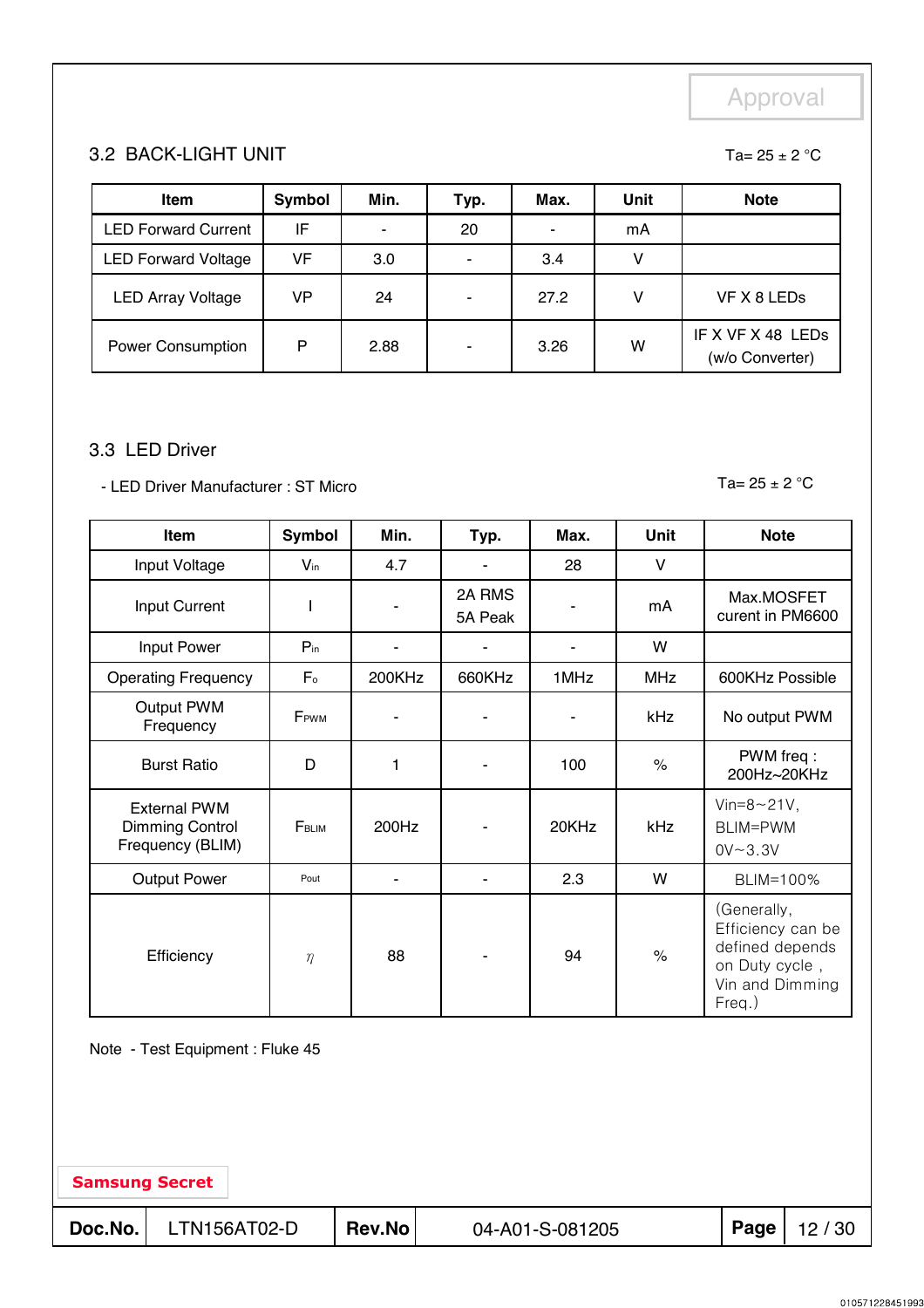

Samsung Secret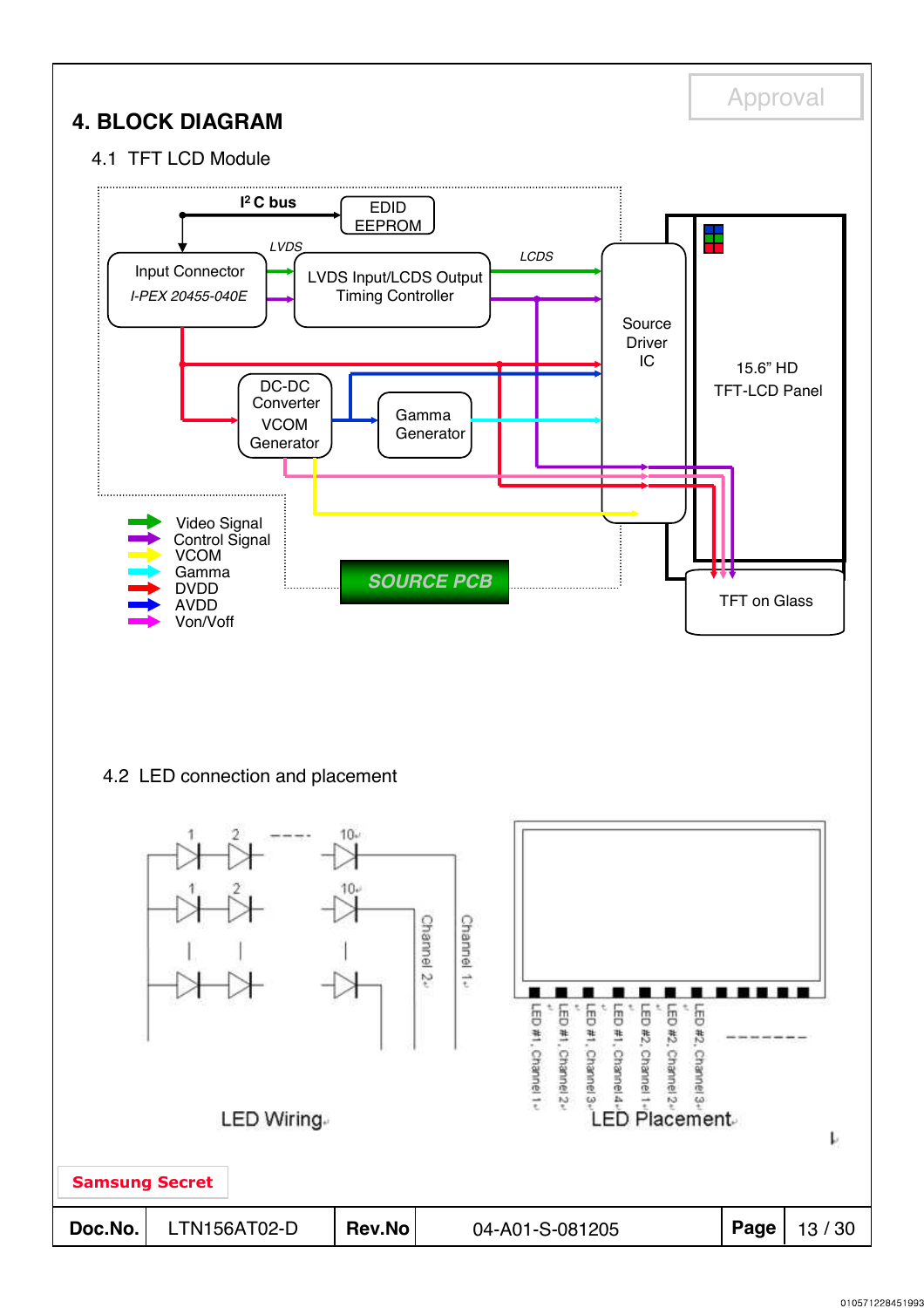## **5. INPUT TERMINAL PIN ASSIGNMENT**

5.1. Input Signal & Power (LVDS, Connector : I-PEX 20455-040E )

| PIN#                                                                          | Symbol            |                                                                    | <b>Description</b>                                         |  |  |  |  |  |  |
|-------------------------------------------------------------------------------|-------------------|--------------------------------------------------------------------|------------------------------------------------------------|--|--|--|--|--|--|
| $\mathbf{1}$                                                                  | DIAG_LOOP         |                                                                    | Diag pin for Dell testing. Pin 1 & 34 must be connected    |  |  |  |  |  |  |
| $\overline{2}$                                                                | <b>VDD</b>        |                                                                    | Power Supply, 3.3 V (typical)                              |  |  |  |  |  |  |
| 3                                                                             | <b>VDD</b>        |                                                                    | Power Supply, 3.3 V (typical)                              |  |  |  |  |  |  |
| 4                                                                             | <b>V EEDID</b>    |                                                                    | DDC 3.3V power                                             |  |  |  |  |  |  |
| 5                                                                             | <b>TEST</b>       |                                                                    | <b>Panel Self Test</b>                                     |  |  |  |  |  |  |
| 6                                                                             | <b>CIK EEDID</b>  | <b>DDC Clock</b>                                                   |                                                            |  |  |  |  |  |  |
| $\overline{7}$                                                                | <b>DATA EEDID</b> | <b>DDC</b> Data                                                    |                                                            |  |  |  |  |  |  |
| 8                                                                             | Odd_Rin0-         |                                                                    | - LVDS differential data input (R0-R5, G0) (odd pixels)    |  |  |  |  |  |  |
| 9                                                                             | Odd_Rin0+         |                                                                    | + LVDS differential data input (R0-R5, G0) (odd pixels)    |  |  |  |  |  |  |
| 10                                                                            | <b>VSS</b>        | Ground - Shield                                                    |                                                            |  |  |  |  |  |  |
| 11                                                                            | Odd_Rin1-         |                                                                    | - LVDS differential data input (G1-G5, B0-B1) (odd pixels) |  |  |  |  |  |  |
| 12                                                                            | Odd Rin1+         | + LVDS differential data input (G1-G5, B0-B1) (odd pixels)         |                                                            |  |  |  |  |  |  |
| 13                                                                            | <b>VSS</b>        | Ground - Shield                                                    |                                                            |  |  |  |  |  |  |
| 14                                                                            | Odd_Rin2-         | - LVDS differential data input (B2-B5, HS, VS, DE) (odd<br>pixels) |                                                            |  |  |  |  |  |  |
| 15                                                                            | Odd_Rin2+         | + LVDS differential data input (B2-B5, HS, VS, DE) (odd<br>pixels) |                                                            |  |  |  |  |  |  |
| 16                                                                            | <b>VSS</b>        | Ground - Shield                                                    |                                                            |  |  |  |  |  |  |
| 17                                                                            | Odd_ClkIN-        |                                                                    | - LVDS differential clock input (odd pixels)               |  |  |  |  |  |  |
| 18                                                                            | Odd_ClkIN+        |                                                                    | + LVDS differential clock input (odd pixels)               |  |  |  |  |  |  |
| 19                                                                            | <b>NC</b>         | No connection                                                      |                                                            |  |  |  |  |  |  |
| 20                                                                            | <b>NC</b>         | No connection                                                      |                                                            |  |  |  |  |  |  |
| 21                                                                            | <b>NC</b>         | No connection                                                      |                                                            |  |  |  |  |  |  |
| 22                                                                            | <b>NC</b>         | No connection                                                      |                                                            |  |  |  |  |  |  |
| 23                                                                            | <b>NC</b>         | No connection                                                      |                                                            |  |  |  |  |  |  |
| 24                                                                            | <b>NC</b>         | No connection                                                      |                                                            |  |  |  |  |  |  |
| 25                                                                            | <b>NC</b>         | No connection                                                      |                                                            |  |  |  |  |  |  |
| <b>Samsung Secret</b><br>Rev.No<br>Doc.No.<br>LTN156AT02-D<br>Page<br>14 / 30 |                   |                                                                    |                                                            |  |  |  |  |  |  |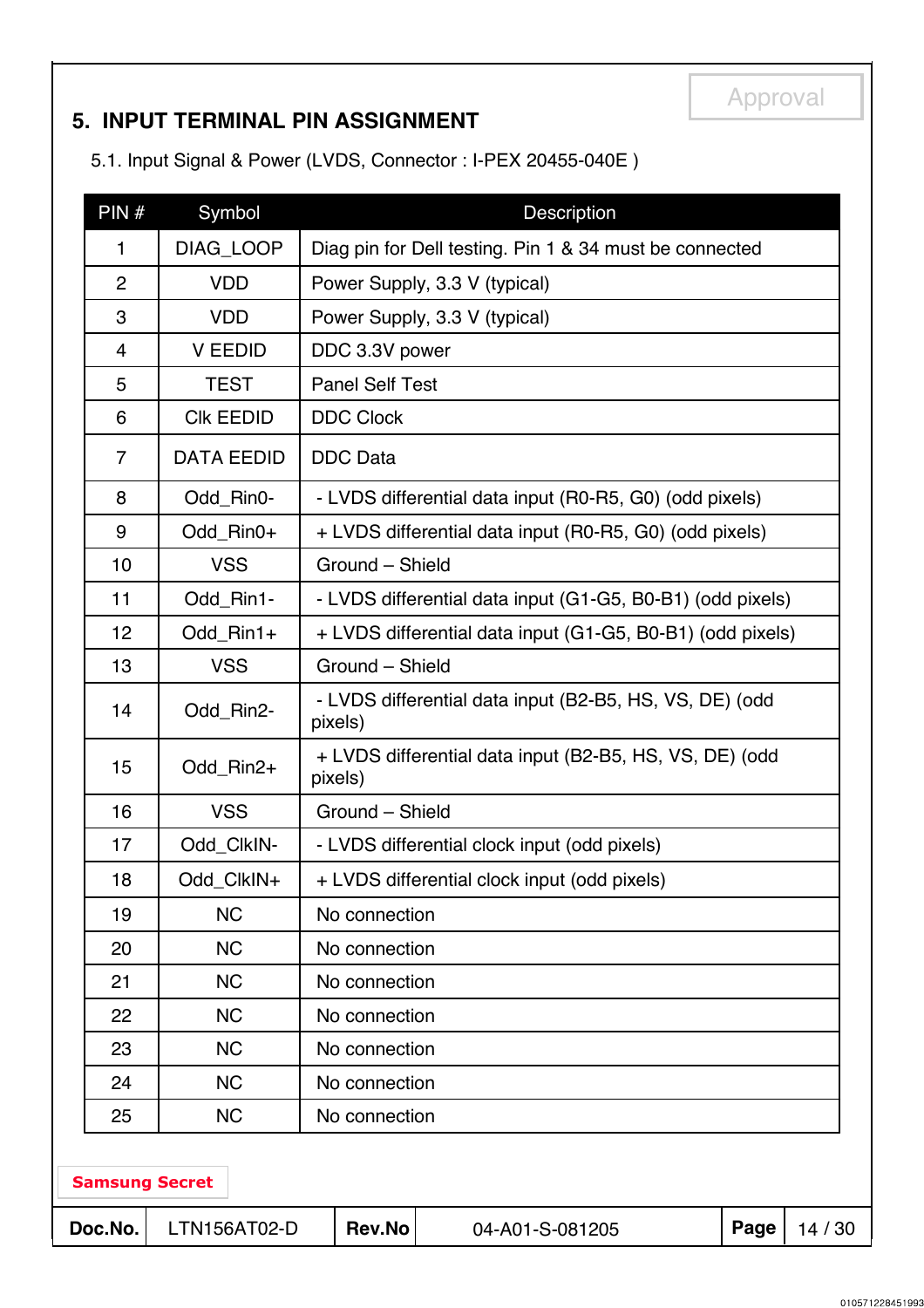## **5. INPUT TERMINAL PIN ASSIGNMENT**

5.1. Input Signal & Power (LVDS, Connector : I-PEX 20455-040E )

| PIN# | Symbol        | Description                                             |
|------|---------------|---------------------------------------------------------|
| 26   | <b>NC</b>     | No connection                                           |
| 27   | <b>NC</b>     | No connection                                           |
| 28   | <b>NC</b>     | No connection                                           |
| 29   | <b>NC</b>     | No connection                                           |
| 30   | <b>NC</b>     | No connection                                           |
| 31   | <b>VSSLED</b> | Ground - LED                                            |
| 32   | <b>VSSLED</b> | Ground - LED                                            |
| 33   | <b>VSSLED</b> | Ground - LED                                            |
| 34   | DIAG_LOOP     | Diag pin for Dell testing. Pin 1 & 34 must be connected |
| 35   | <b>PWM</b>    | System PWM Signal Input (+3.3V Swing)                   |
| 36   | LED_EN        | LED enable pin (+3.3V Input)                            |
| 37   | <b>NC</b>     | <b>NC</b>                                               |
| 38   | <b>VDDLED</b> | $7.5V - 21V$ LED power                                  |
| 39   | <b>VDDLED</b> | $7.5V - 21V$ LED power                                  |
| 40   | <b>VDDLED</b> | $7.5V - 21V$ LED power                                  |

| <b>Samsung Secret</b> |  |
|-----------------------|--|
|-----------------------|--|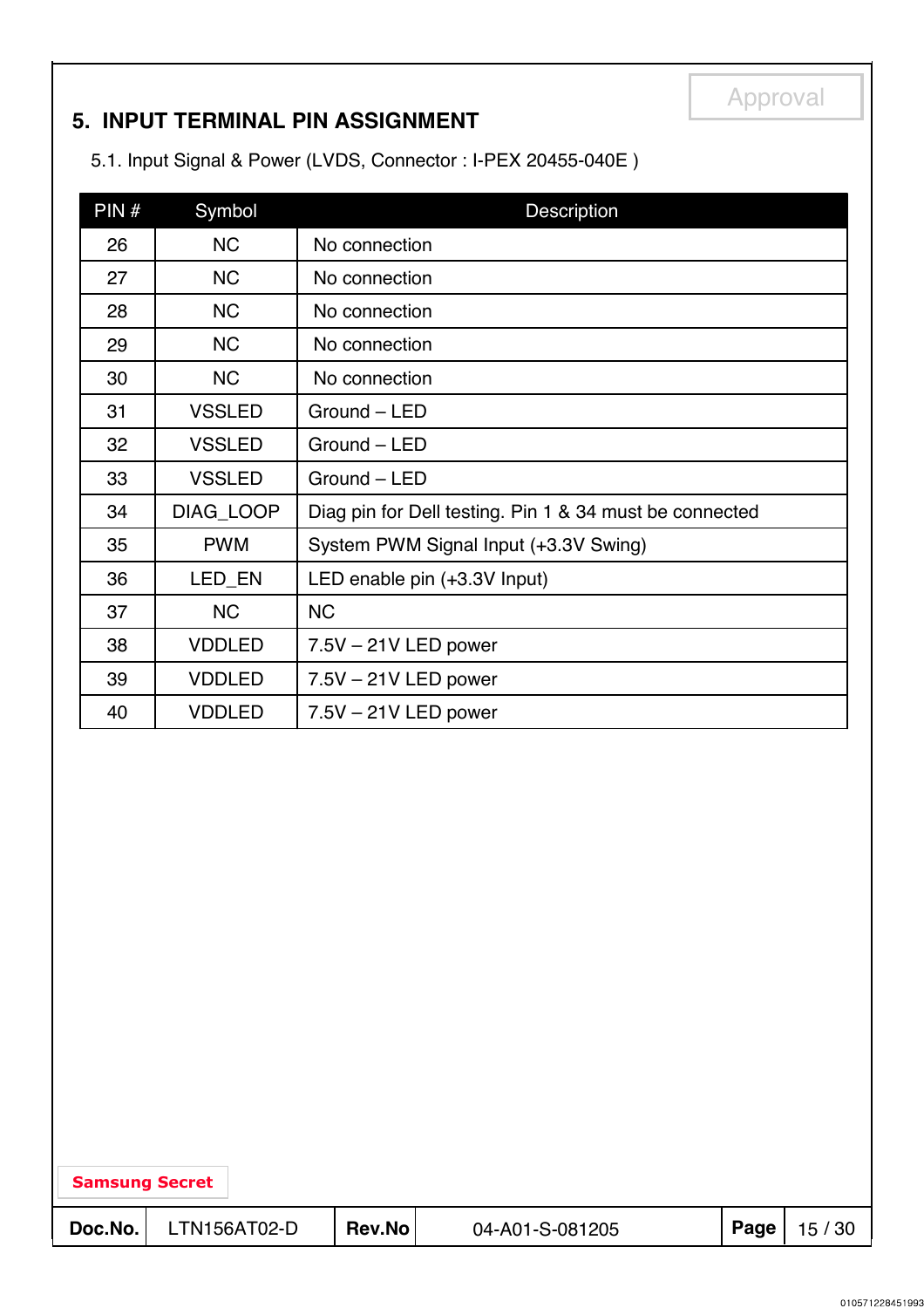| Pin No.                 | Name              | <b>RGB Signal</b> | Pin No. | Name           | <b>RGB Signal</b> |
|-------------------------|-------------------|-------------------|---------|----------------|-------------------|
| 51                      | TxIN <sub>0</sub> | R <sub>0</sub>    | 14      | TxIN14         | G <sub>5</sub>    |
| 52                      | TxIN1             | R <sub>1</sub>    | 15      | TxIN15         | B <sub>0</sub>    |
| 54                      | TxIN <sub>2</sub> | R <sub>2</sub>    | 19      | TxIN18         | <b>B1</b>         |
| 55                      | TxIN3             | R <sub>3</sub>    | 20      | TxIN19         | B <sub>2</sub>    |
| 56                      | TxIN4             | R <sub>4</sub>    | 22      | TxIN20         | B <sub>3</sub>    |
| 3                       | TxIN <sub>6</sub> | R <sub>5</sub>    | 23      | TxIN21         | B4                |
| $\overline{\mathbf{4}}$ | TxIN7             | G <sub>0</sub>    | 24      | TxIN22         | B <sub>5</sub>    |
| 6                       | TxIN8             | G <sub>1</sub>    | 27      | TxIN24         | Hsync             |
| $\overline{7}$          | TxIN9             | G <sub>2</sub>    | 28      | TxIN25         | Vsync             |
| 11                      | TxIN12            | G <sub>3</sub>    | 30      | TxIN26         | DE                |
| 12 <sub>2</sub>         | TxIN13            | G <sub>4</sub>    | 31      | <b>TxCLKIN</b> | Clock             |

#### 5.2 LVDS Interface : Transmitter DS90CF363 or Compatible

#### **LVDS INTERFACE**

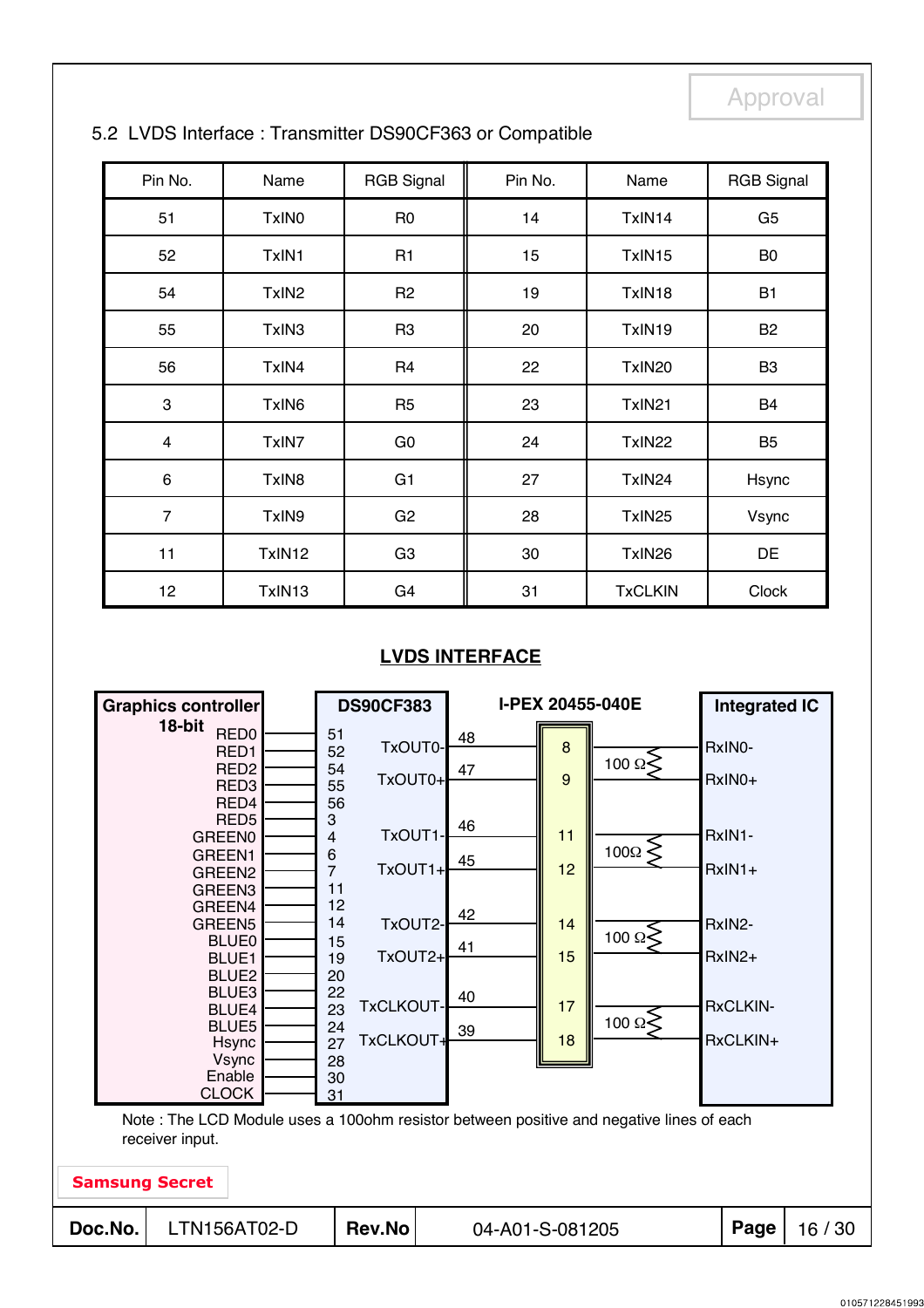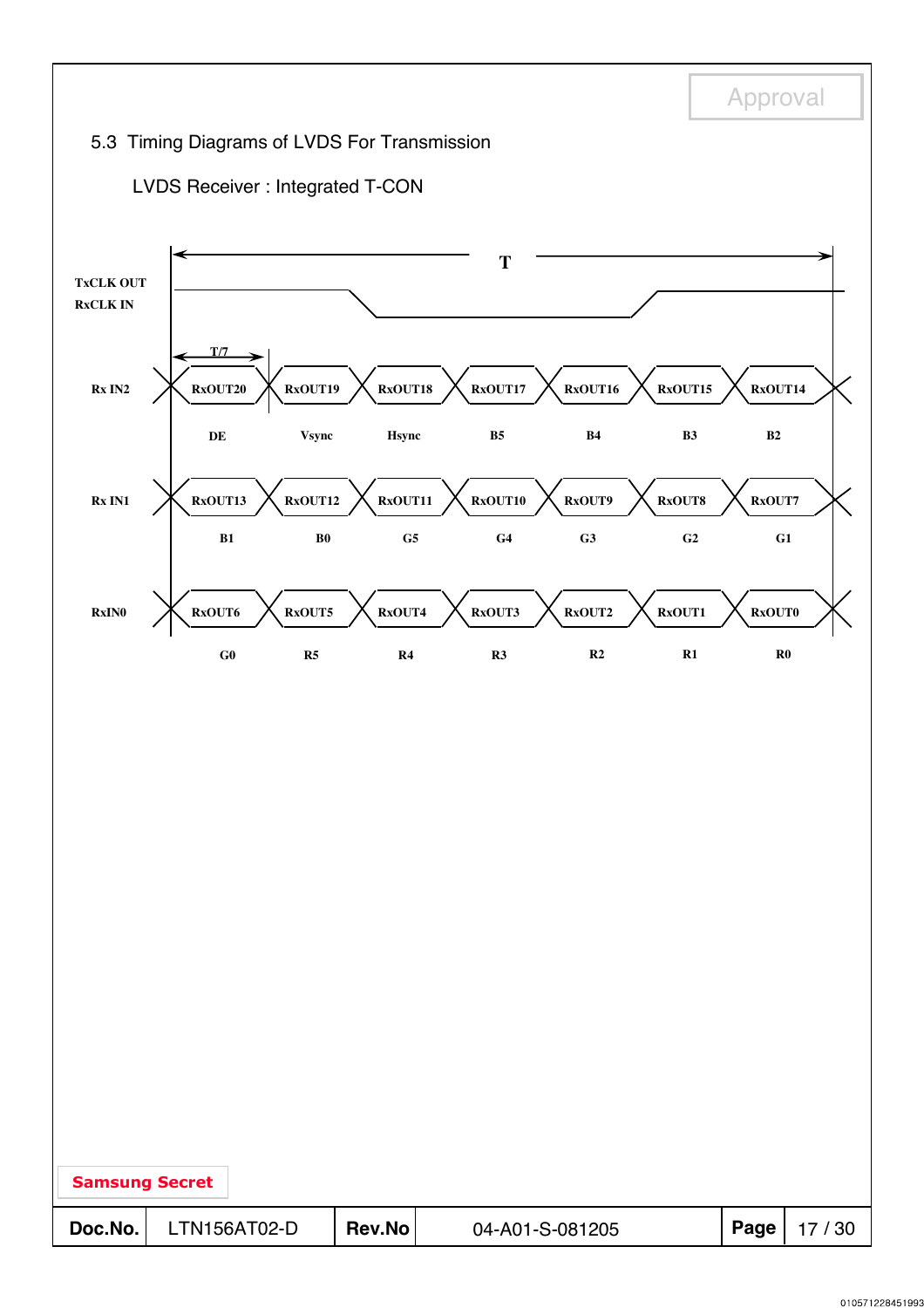|                                                                                                                                   |                       | Data Signal      |                  |                  |                |                  |                      |                |                      | Gray           |                |                |                |                 |              |              |                |              |             |                              |
|-----------------------------------------------------------------------------------------------------------------------------------|-----------------------|------------------|------------------|------------------|----------------|------------------|----------------------|----------------|----------------------|----------------|----------------|----------------|----------------|-----------------|--------------|--------------|----------------|--------------|-------------|------------------------------|
| Color                                                                                                                             | Display               |                  |                  | Red              |                |                  |                      |                |                      |                | Green          |                |                |                 |              |              | <b>Blue</b>    |              |             | Scale                        |
|                                                                                                                                   |                       | R <sub>0</sub>   | R <sub>1</sub>   | R <sub>2</sub>   | R <sub>3</sub> | R <sub>4</sub>   | R <sub>5</sub>       | G <sub>0</sub> | G <sub>1</sub>       | G <sub>2</sub> | G <sub>3</sub> | G <sub>4</sub> | G <sub>5</sub> | B <sub>0</sub>  | <b>B1</b>    | <b>B2</b>    | B <sub>3</sub> | 45           | <b>B5</b>   | Level                        |
|                                                                                                                                   | <b>Black</b>          | $\boldsymbol{0}$ | $\mathbf 0$      | $\pmb{0}$        | $\pmb{0}$      | $\pmb{0}$        | $\mathbf 0$          | $\mathbf 0$    | $\pmb{0}$            | 0              | $\pmb{0}$      | $\mathbf 0$    | 0              | 0               | $\pmb{0}$    | $\pmb{0}$    | $\pmb{0}$      | 0            | $\mathbf 0$ | ÷,                           |
|                                                                                                                                   | <b>Blue</b>           | $\boldsymbol{0}$ | $\mathbf 0$      | $\mathbf 0$      | $\mathbf 0$    | $\boldsymbol{0}$ | 0                    | 0              | $\mathbf 0$          | $\mathbf 0$    | 0              | $\mathbf 0$    | 0              | $\mathbf{1}$    | $\mathbf{1}$ | $\mathbf{1}$ | $\mathbf{1}$   | $\mathbf{1}$ | 1           | ÷,                           |
|                                                                                                                                   | Green                 | $\mathbf 0$      | $\mathbf 0$      | $\mathbf 0$      | $\mathbf 0$    | $\mathbf 0$      | $\mathbf 0$          | $\mathbf{1}$   | $\mathbf{1}$         | $\mathbf{1}$   | $\mathbf{1}$   | $\mathbf{1}$   | $\mathbf{1}$   | $\mathbf 0$     | $\pmb{0}$    | $\mathbf 0$  | $\overline{0}$ | 0            | 0           | $\blacksquare$               |
| <b>Basic</b>                                                                                                                      | Cyan                  | $\mathbf 0$      | 0                | 0                | $\mathbf 0$    | 0                | $\mathbf 0$          | $\mathbf{1}$   | $\mathbf{1}$         | 1              | $\mathbf{1}$   | $\mathbf{1}$   | $\mathbf{1}$   | 1               | 1            | $\mathbf{1}$ | 1              | $\mathbf{1}$ | 1           | $\qquad \qquad \blacksquare$ |
| Colors                                                                                                                            | Red                   | 1                | 1                | 1                | 1              | 1                | 1                    | $\mathbf 0$    | $\mathbf 0$          | $\mathbf 0$    | $\mathbf 0$    | $\mathbf 0$    | 0              | $\mathbf 0$     | 0            | $\mathbf 0$  | $\mathbf 0$    | 0            | $\mathbf 0$ | $\blacksquare$               |
|                                                                                                                                   | Magenta               | $\mathbf{1}$     | $\mathbf{1}$     | 1                | 1              | 1                | 1                    | $\mathbf 0$    | $\mathbf 0$          | 0              | $\mathbf 0$    | $\mathbf 0$    | 0              | $\mathbf{1}$    | 1            | $\mathbf{1}$ | 1              | 1            | 1           | $\blacksquare$               |
|                                                                                                                                   | Yellow                | $\mathbf{1}$     | $\mathbf{1}$     | 1                | 1              | 1                | 1                    | $\mathbf{1}$   | $\mathbf{1}$         | 1              | $\mathbf{1}$   | $\mathbf{1}$   | $\mathbf{1}$   | 0               | 0            | 0            | $\mathbf 0$    | 0            | $\mathbf 0$ | $\blacksquare$               |
|                                                                                                                                   | White                 | 1                | 1                | 1                | $\mathbf{1}$   | 1                | 1                    | 1              | 1                    | 1              | 1              | 1              | $\mathbf{1}$   | 1               | 1            | 1            | 1              | 1            | 1           | $\qquad \qquad \blacksquare$ |
|                                                                                                                                   | <b>Black</b>          | $\boldsymbol{0}$ | 0                | 0                | 0              | 0                | $\mathbf 0$          | $\pmb{0}$      | $\mathbf 0$          | 0              | $\mathbf 0$    | $\mathbf 0$    | 0              | 0               | 0            | 0            | $\mathbf 0$    | 0            | 0           | R <sub>0</sub>               |
|                                                                                                                                   | Dark                  | 1                | 0                | 0                | 0              | 0                | 0                    | 0              | $\mathbf 0$          | 0              | $\mathbf 0$    | $\mathbf 0$    | 0              | 0               | 0            | $\pmb{0}$    | $\mathbf 0$    | 0            | $\mathbf 0$ | R1                           |
| Gray                                                                                                                              | ↑                     | $\boldsymbol{0}$ | $\mathbf{1}$     | 0                | 0              | 0                | 0                    | 0              | 0                    | $\mathbf 0$    | 0              | $\mathbf 0$    | 0              | 0               | 0            | $\mathbf 0$  | 0              | 0            | 0           | R <sub>2</sub>               |
| Scale                                                                                                                             |                       | $\ddot{\cdot}$   | $\ddot{\cdot}$   | Ì.               |                |                  |                      |                | Ì                    | $\vdots$       | Ì,             | Ì.             |                |                 |              |              |                |              |             | R3~R60                       |
| Of                                                                                                                                | $\ddot{\cdot}$        | $\ddot{\cdot}$   | $\ddot{\cdot}$   | ÷.               | ÷              |                  |                      |                | Ì                    | $\ddot{\cdot}$ | ÷.             | ÷              | ÷              | t               | t            |              |                | İ            | ċ           |                              |
| Red                                                                                                                               |                       | $\mathbf{1}$     | $\boldsymbol{0}$ | 1                | 1              | 1                | 1                    | $\mathbf 0$    | $\mathbf 0$          | $\mathbf 0$    | $\mathbf 0$    | $\mathbf 0$    | 0              | $\mathbf 0$     | 0            | 0            | $\mathbf 0$    | 0            | 0           | R61                          |
|                                                                                                                                   | Light                 | $\mathbf 0$      | $\mathbf{1}$     | 1                | 1              | 1                | 1                    | $\mathbf 0$    | $\mathbf 0$          | $\mathbf 0$    | $\mathbf 0$    | $\mathbf 0$    | 0              | 0               | 0            | $\mathbf 0$  | $\overline{0}$ | 0            | $\mathbf 0$ | R62                          |
|                                                                                                                                   | Red                   | 1                | $\mathbf{1}$     | 1                | 1              | 1                | 1                    | $\mathbf 0$    | $\mathbf 0$          | 0              | $\mathbf 0$    | $\mathbf 0$    | 0              | 0               | 0            | $\pmb{0}$    | $\mathbf 0$    | 0            | $\mathbf 0$ | R63                          |
|                                                                                                                                   | <b>Black</b>          | $\boldsymbol{0}$ | $\mathbf 0$      | $\boldsymbol{0}$ | $\mathbf 0$    | $\pmb{0}$        | $\mathbf 0$          | $\mathbf 0$    | $\mathbf 0$          | 0              | $\mathbf 0$    | $\mathbf 0$    | 0              | 0               | $\pmb{0}$    | $\pmb{0}$    | $\mathbf 0$    | 0            | $\mathbf 0$ | G <sub>0</sub>               |
|                                                                                                                                   | Dark                  | $\boldsymbol{0}$ | $\mathbf 0$      | $\boldsymbol{0}$ | $\mathbf 0$    | $\boldsymbol{0}$ | $\mathbf 0$          | 1              | $\mathbf 0$          | $\mathbf 0$    | 0              | $\mathbf 0$    | 0              | $\pmb{0}$       | $\pmb{0}$    | $\pmb{0}$    | $\mathbf 0$    | 0            | 0           | G <sub>1</sub>               |
| Gray                                                                                                                              | ↑                     | $\mathbf 0$      | 0                | 0                | $\mathbf 0$    | $\mathbf 0$      | 0                    | 0              | $\mathbf{1}$         | $\mathbf 0$    | 0              | $\mathbf 0$    | 0              | 0               | $\mathbf 0$  | $\mathbf 0$  | $\overline{0}$ | 0            | $\mathbf 0$ | G <sub>2</sub>               |
| Scale                                                                                                                             | $\ddot{\cdot}$        | Ì                | $\ddot{\cdot}$   | Ì.               | t.             |                  | $\ddot{\phantom{a}}$ |                | $\ddot{\cdot}$       | $\ddot{\cdot}$ | ÷              | Ì.             | ÷              | t               | t            | t            |                | t            |             | G3~G60                       |
| Of                                                                                                                                | $\ddot{\cdot}$        | $\ddot{\cdot}$   | Ì.               | Ì.               | ÷              | t                | t                    | t              | ÷                    | ÷              | Ì.             | ÷              | ř,             | t               | Ì.           | t            | t              | t            | ċ           |                              |
| Green                                                                                                                             | ↓                     | 0                | 0                | 0                | 0              | $\pmb{0}$        | $\pmb{0}$            | 1              | $\pmb{0}$            | 1              | 1              | 1              | 1              | 0               | 0            | 0            | $\mathbf 0$    | 0            | $\mathbf 0$ | G61                          |
|                                                                                                                                   | Light                 | $\mathbf 0$      | $\pmb{0}$        | 0                | $\mathbf 0$    | $\pmb{0}$        | $\mathbf 0$          | $\mathbf 0$    | $\mathbf{1}$         | $\mathbf{1}$   | 1              | 1              | 1              | 0               | $\pmb{0}$    | $\pmb{0}$    | $\mathbf 0$    | 0            | 0           | G62                          |
|                                                                                                                                   | Green                 | $\mathbf 0$      | $\mathbf 0$      | 0                | $\mathbf 0$    | 0                | $\mathbf 0$          | 1              | $\mathbf{1}$         | 1              | $\mathbf{1}$   | 1              | $\mathbf{1}$   | 0               | 0            | 0            | 0              | 0            | $\Omega$    | G63                          |
|                                                                                                                                   | <b>Black</b>          | $\pmb{0}$        | $\mathbf 0$      | 0                | 0              | 0                | $\mathbf 0$          | $\mathbf 0$    | $\pmb{0}$            | 0              | 0              | 0              | 0              | 0               | 0            | 0            | 0              | 0            | 0           | B <sub>0</sub>               |
|                                                                                                                                   | Dark                  | $\pmb{0}$        | $\mathbf 0$      | 0                | 0              | 0                | $\pmb{0}$            | $\pmb{0}$      | $\pmb{0}$            | 0              | $\pmb{0}$      | $\mathbf 0$    | 0              | 1               | 0            | 0            | $\mathbf 0$    | 0            | $\mathbf 0$ | B <sub>1</sub>               |
| Gray                                                                                                                              | ↑                     | $\mathbf 0$      | 0                | 0                | 0              | 0                | $\mathbf 0$          | $\mathbf 0$    | $\mathbf 0$          | $\mathbf 0$    | $\mathbf 0$    | $\mathbf 0$    | 0              | 0               | 1            | $\mathbf 0$  | $\mathbf 0$    | 0            | $\mathbf 0$ | <b>B2</b>                    |
| Scale                                                                                                                             |                       | $\ddot{\cdot}$   | $\ddot{\cdot}$   |                  |                |                  |                      |                | Ì                    |                | Ì.             |                |                |                 |              |              |                |              |             | B3~B60                       |
| Of                                                                                                                                |                       | $\ddot{\cdot}$   | Ì.               | ÷                | t.             |                  |                      |                | $\ddot{\phantom{a}}$ | $\ddot{\cdot}$ | ÷.             | t              | t,             | t               | t            |              |                | t            |             |                              |
| <b>Blue</b>                                                                                                                       |                       | $\pmb{0}$        | $\mathbf 0$      | 0                | $\mathbf 0$    | $\mathbf 0$      | $\mathbf 0$          | $\pmb{0}$      | $\mathbf 0$          | $\mathbf 0$    | $\mathbf 0$    | $\mathbf 0$    | 0              | 1               | 0            | $\mathbf{1}$ | 1              | 1            | 1           | <b>B61</b>                   |
|                                                                                                                                   | Light                 | $\mathbf 0$      | $\mathbf 0$      | $\mathbf 0$      | $\mathbf 0$    | $\mathbf 0$      | $\mathbf 0$          | $\mathbf 0$    | $\mathbf 0$          | $\mathbf 0$    | $\mathbf 0$    | $\mathbf 0$    | 0              | $\mathbf 0$     | $\mathbf{1}$ | $\mathbf{1}$ | 1              | $\mathbf{1}$ | 1           | B62                          |
|                                                                                                                                   | Blue                  | 0                | $\mathbf 0$      | 0                | $\mathbf 0$    | $\pmb{0}$        | $\mathbf 0$          | $\pmb{0}$      | $\pmb{0}$            | 0              | $\pmb{0}$      | $\mathbf 0$    | 0              | 1               | 1            | $\mathbf{1}$ | 1              | 1            | 1           | <b>B63</b>                   |
| Note 1) Definition of gray :                                                                                                      |                       |                  |                  |                  |                |                  |                      |                |                      |                |                |                |                |                 |              |              |                |              |             |                              |
| Rn: Red gray, Gn: Green gray, Bn: Blue gray (n=gray level)<br>Note 2) Input signal: 0 = Low level voltage, 1 = High level voltage |                       |                  |                  |                  |                |                  |                      |                |                      |                |                |                |                |                 |              |              |                |              |             |                              |
|                                                                                                                                   | <b>Samsung Secret</b> |                  |                  |                  |                |                  |                      |                |                      |                |                |                |                |                 |              |              |                |              |             |                              |
| Doc.No.                                                                                                                           | LTN156AT02-D          |                  |                  |                  |                |                  | <b>Rev.No</b>        |                |                      |                |                |                |                | 04-A01-S-081205 |              |              |                |              | Page        | 18/30                        |

## 5.4 Input Signals, Basic Display Colors and Gray Scale of Each Color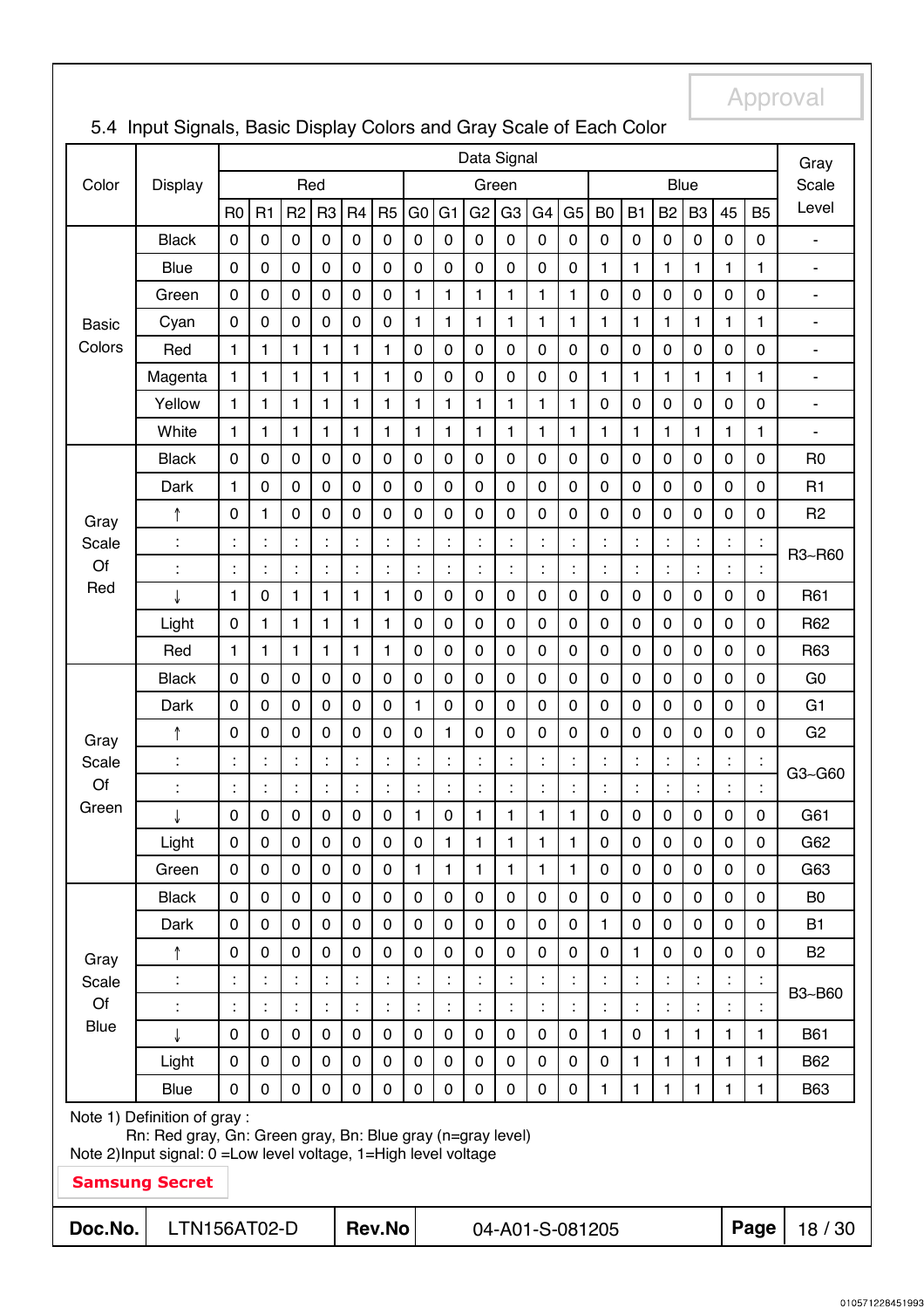|                       | 5.5 Pixel Format in the display |        |                 | Approval |                                  |
|-----------------------|---------------------------------|--------|-----------------|----------|----------------------------------|
|                       |                                 |        |                 |          |                                  |
| Line 1                | Pixel 1<br>R  G  B <br>R G B    |        |                 | R  G  B  | <b>Pixel 1366</b><br>$\mathsf R$ |
|                       |                                 |        | LTN156AT02-D    |          |                                  |
| Line 768              | R  G  B   R  G  B               |        |                 | R  G  B  | R                                |
|                       |                                 |        |                 |          |                                  |
| <b>Samsung Secret</b> |                                 |        |                 |          |                                  |
| Doc.No.               | LTN156AT02-D                    | Rev.No | 04-A01-S-081205 | Page     | 19 / 30                          |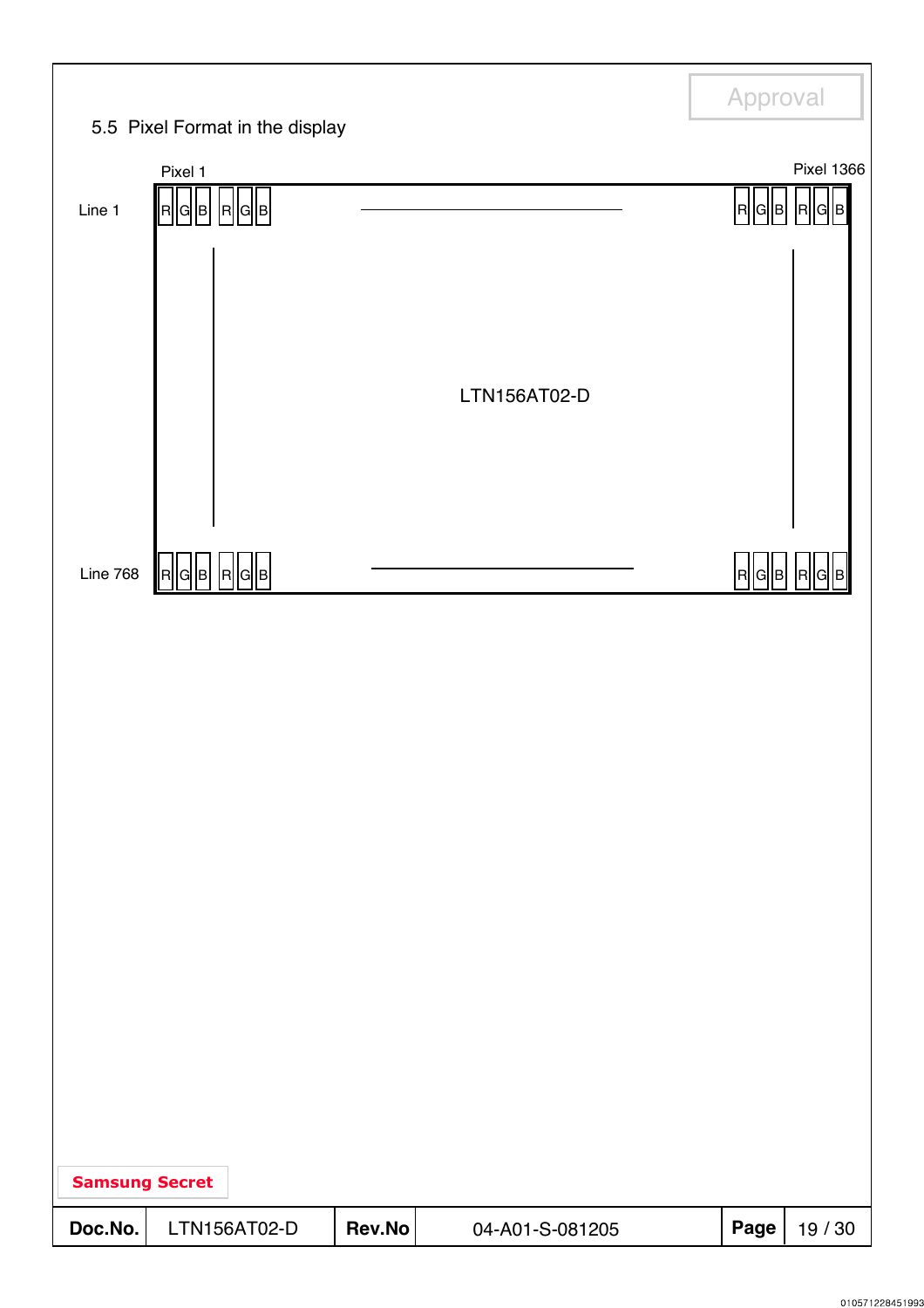## **6. INTERFACE TIMING**

Approval

#### 6.1 Timing Parameters

| Signal                                   | Item              | Symbol     | Min. | Typ. | Max. | Unit          | Note |
|------------------------------------------|-------------------|------------|------|------|------|---------------|------|
| Frame Frequency                          | Cycle             | TV         |      | 790  |      | Lines         |      |
| <b>Vertical Active</b><br>Display Term   | Display<br>Period | <b>TVD</b> | ۰    | 768  | ۰    | Lines         |      |
| One Line<br><b>Scanning Time</b>         | Cycle             | TН         |      | 1526 |      | <b>Clocks</b> |      |
| <b>Horizontal Active</b><br>Display Term | Display<br>Period | <b>THD</b> | -    | 1366 | ٠    | <b>Clocks</b> | -    |

#### 6.2 Timing diagrams of interface signal

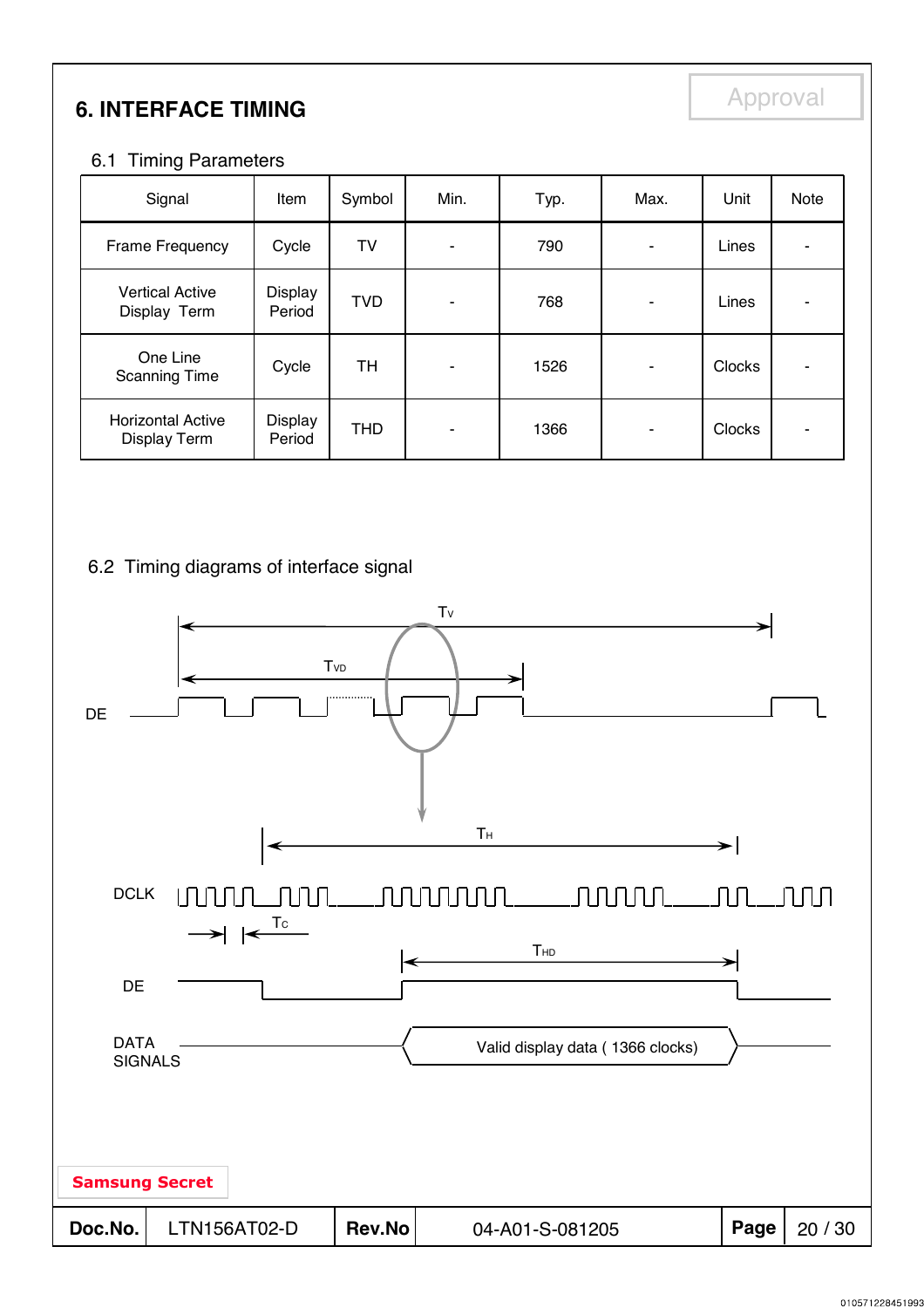6.3 Power ON/OFF Sequence

Approval

: To prevent a latch-up or DC operation of the LCD module, the power on/off sequence should be as the diagram below.

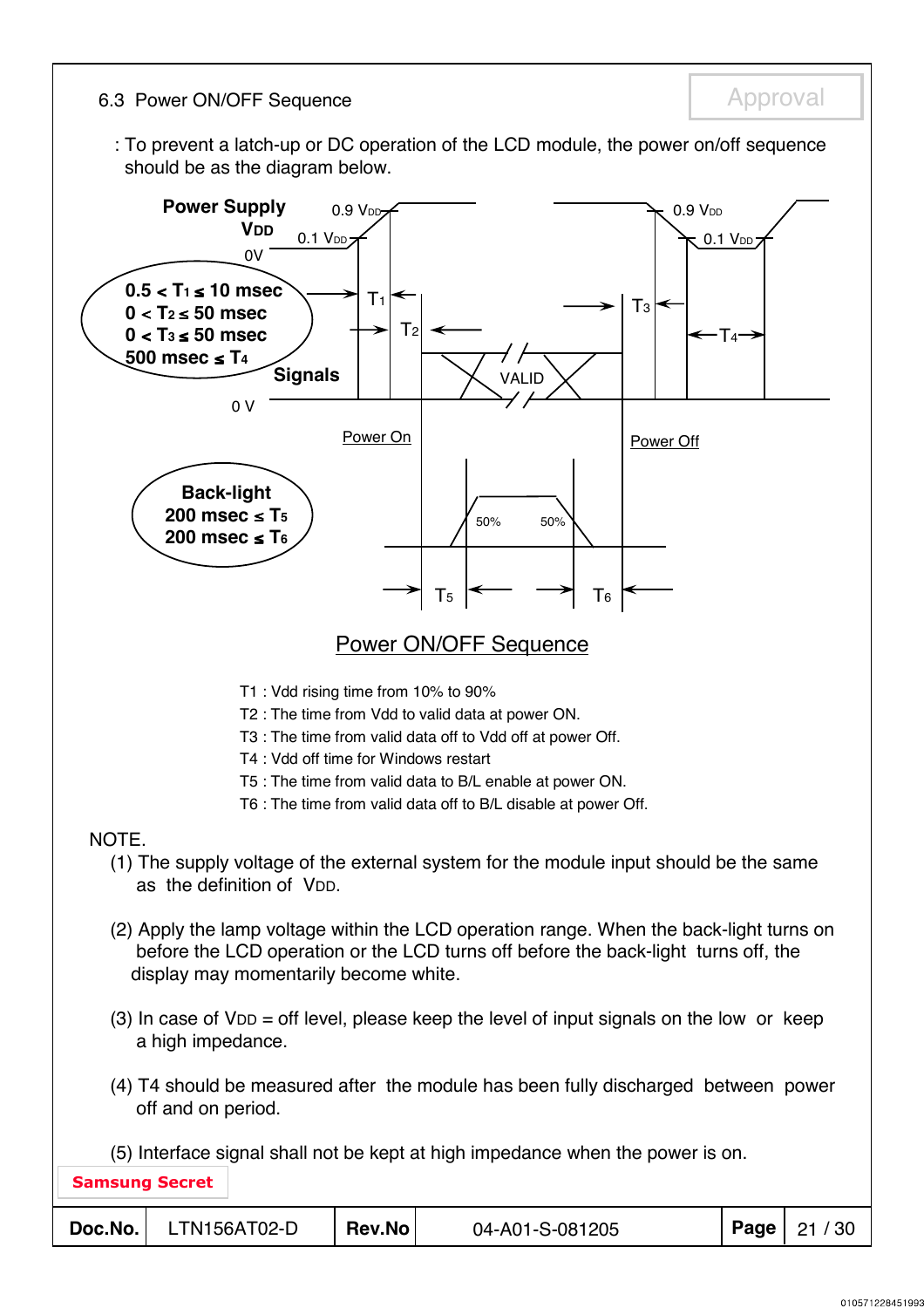## **7. MECHANICAL OUTLINE DIMENSION**

It will be attached with PDF file

Approval

|         | <b>Samsung Secret</b> |               |                 |      |       |  |  |  |  |  |
|---------|-----------------------|---------------|-----------------|------|-------|--|--|--|--|--|
| Doc.No. | LTN156AT02-D          | <b>Rev.No</b> | 04-A01-S-081205 | Page | 22/30 |  |  |  |  |  |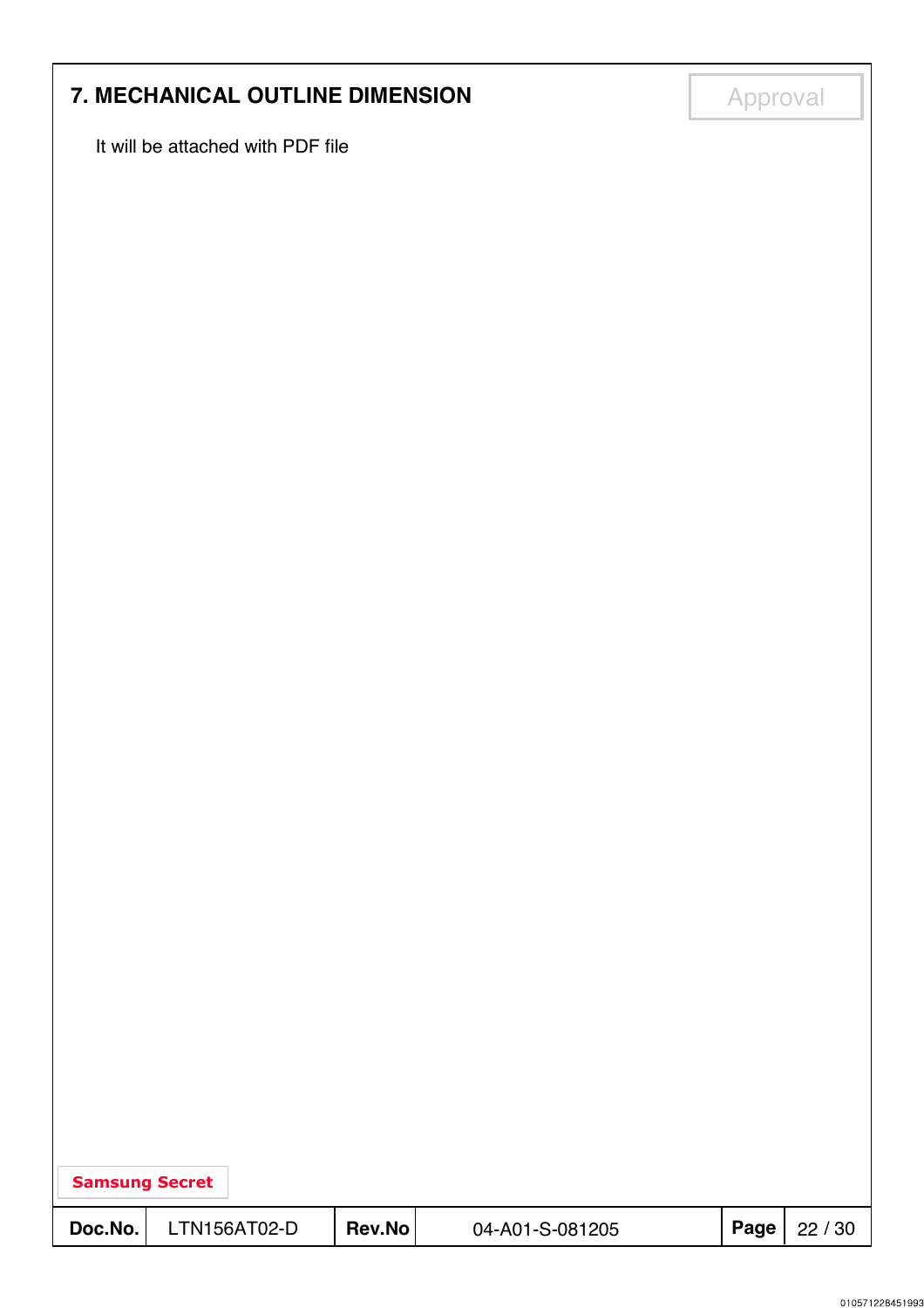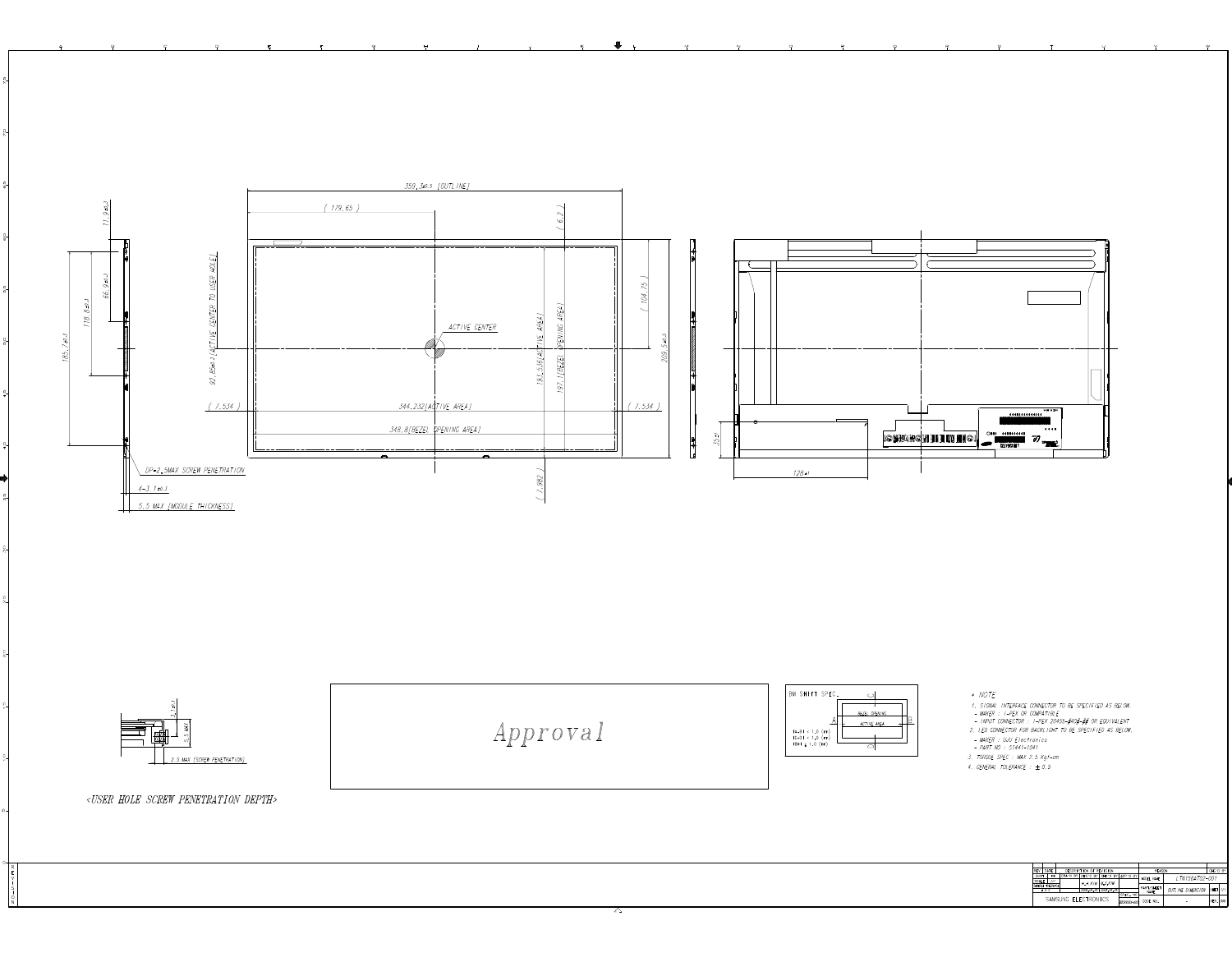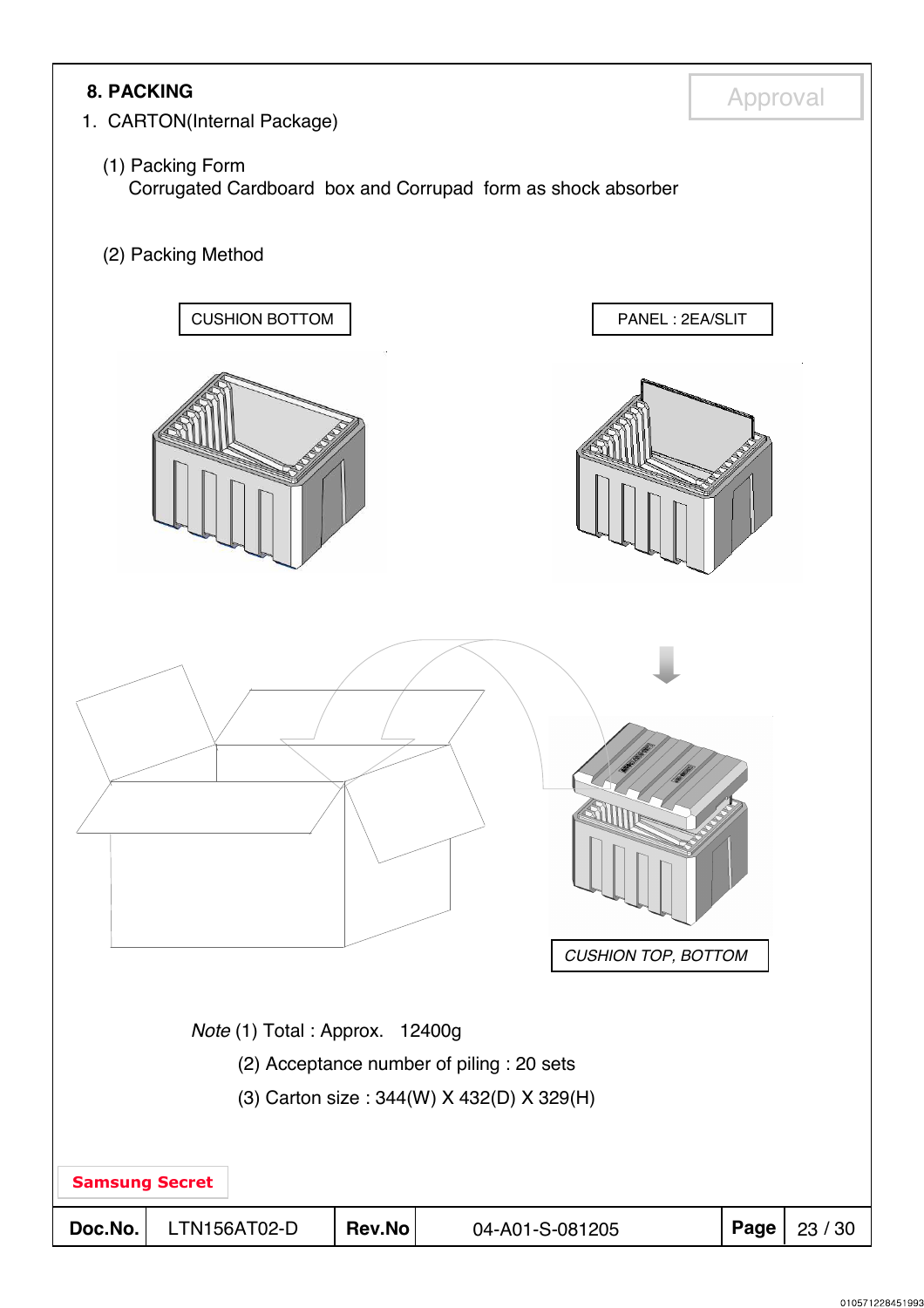|                  |                                                                                                                                                                                                                                                                                                                       |                                                                                                                                                                                                        | Approval                                               |
|------------------|-----------------------------------------------------------------------------------------------------------------------------------------------------------------------------------------------------------------------------------------------------------------------------------------------------------------------|--------------------------------------------------------------------------------------------------------------------------------------------------------------------------------------------------------|--------------------------------------------------------|
| No               | Part name                                                                                                                                                                                                                                                                                                             | Quantity                                                                                                                                                                                               |                                                        |
| 1                | Static electric protective sack                                                                                                                                                                                                                                                                                       | 10                                                                                                                                                                                                     |                                                        |
| $\boldsymbol{2}$ | Packing case (Inner box)<br>included shock absorber                                                                                                                                                                                                                                                                   | 1 set                                                                                                                                                                                                  |                                                        |
| 3                | Pictorial marking                                                                                                                                                                                                                                                                                                     | 2 pcs                                                                                                                                                                                                  |                                                        |
| 4                | Carton                                                                                                                                                                                                                                                                                                                | 1 set                                                                                                                                                                                                  |                                                        |
|                  | A nameplate bearing followed by is affixed to a shipped product at the<br>specified location on each product.<br>(1) Parts number: LTNXXXXXXX-XXX<br>: Three letters<br>(2) Revision<br>(3) Lot number<br><u>: X Y 7 A XXX XX X</u><br>NOTE 1). This code indicating year is omitted in the products of KIHEUNG site. | Product code.<br>Customer code.<br>Generation<br>Tech, information<br>Resolution<br><b>Size</b><br>Glass No.(In the one Lot)<br>Lot No.(Glass)<br>Month<br>Year(Note 1)<br><b>Product Code</b><br>Line | extension code.<br>Cell Position No.(In the one Glass) |
|                  | (5) Nameplate Indication(Following example is only for reference)                                                                                                                                                                                                                                                     |                                                                                                                                                                                                        |                                                        |
|                  | CHCHAIUS $C$<br>0801<br>15.6" HD<br>DP/N CN-0C970J-XXXXX-XXX-XXXX<br>MADE IN KOREA<br>←<br>80 mm                                                                                                                                                                                                                      | LTN156AT02 <mmsung<br>5J6D000000<br/>Dxx<br/><b>REV.X00</b></mmsung<br>                                                                                                                                | 40 mm                                                  |
|                  | Parts name<br>: 5J6D000000<br>Lot number<br>Inspected work week: 0801 Number ("0C970J" is for 156AT02-D)<br>DP/N<br>: Dell Part<br><b>REV.X00</b>                                                                                                                                                                     | : LTN156AT02-D<br>: Product Revision Code                                                                                                                                                              |                                                        |

| HEV.X00<br><b>Samsung Secret</b> |              |        | : Product Revision Code |                       |
|----------------------------------|--------------|--------|-------------------------|-----------------------|
| Doc.No.                          | LTN156AT02-D | Rev.No | 04-A01-S-081205         | <b>Page</b>   24 / 30 |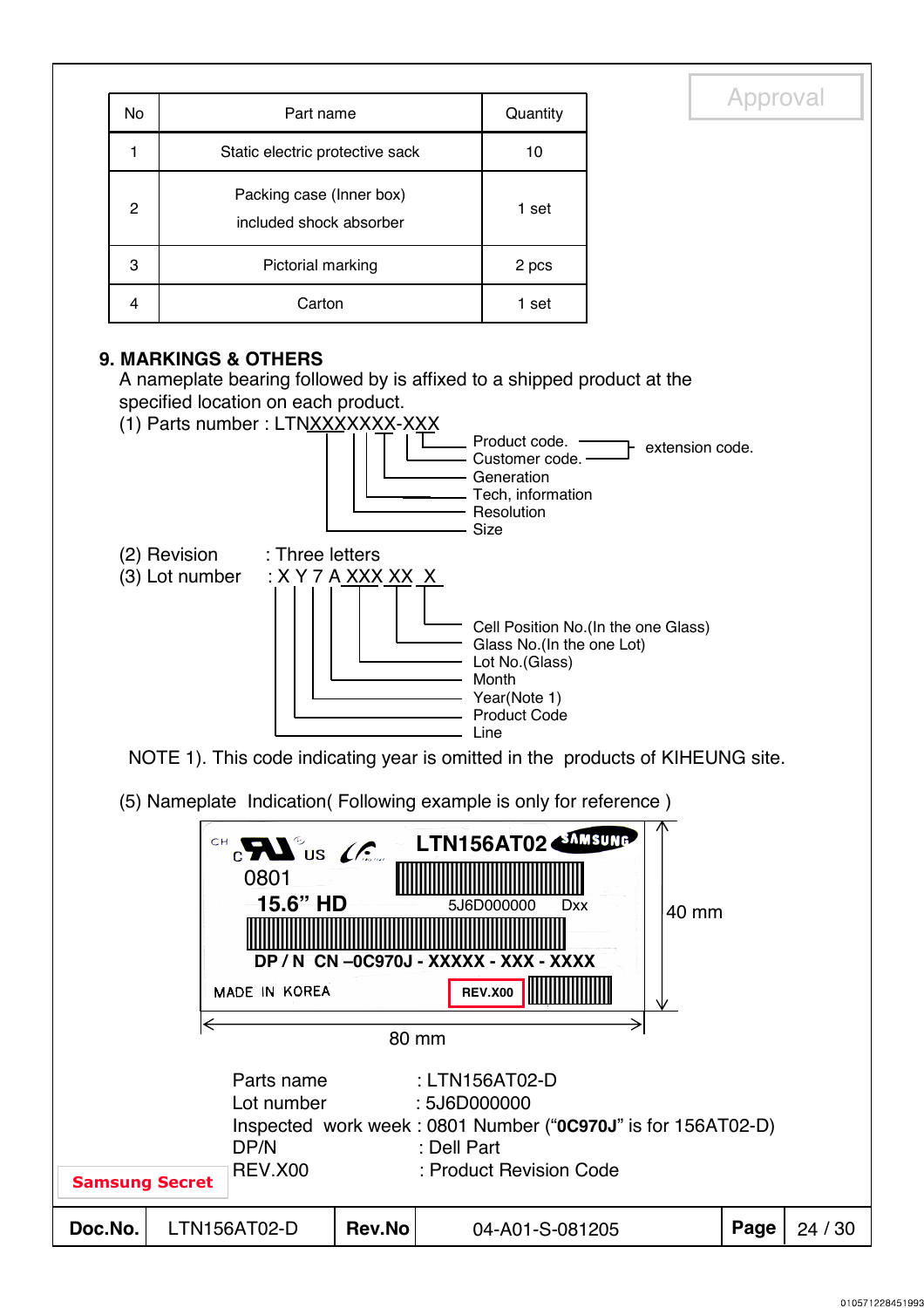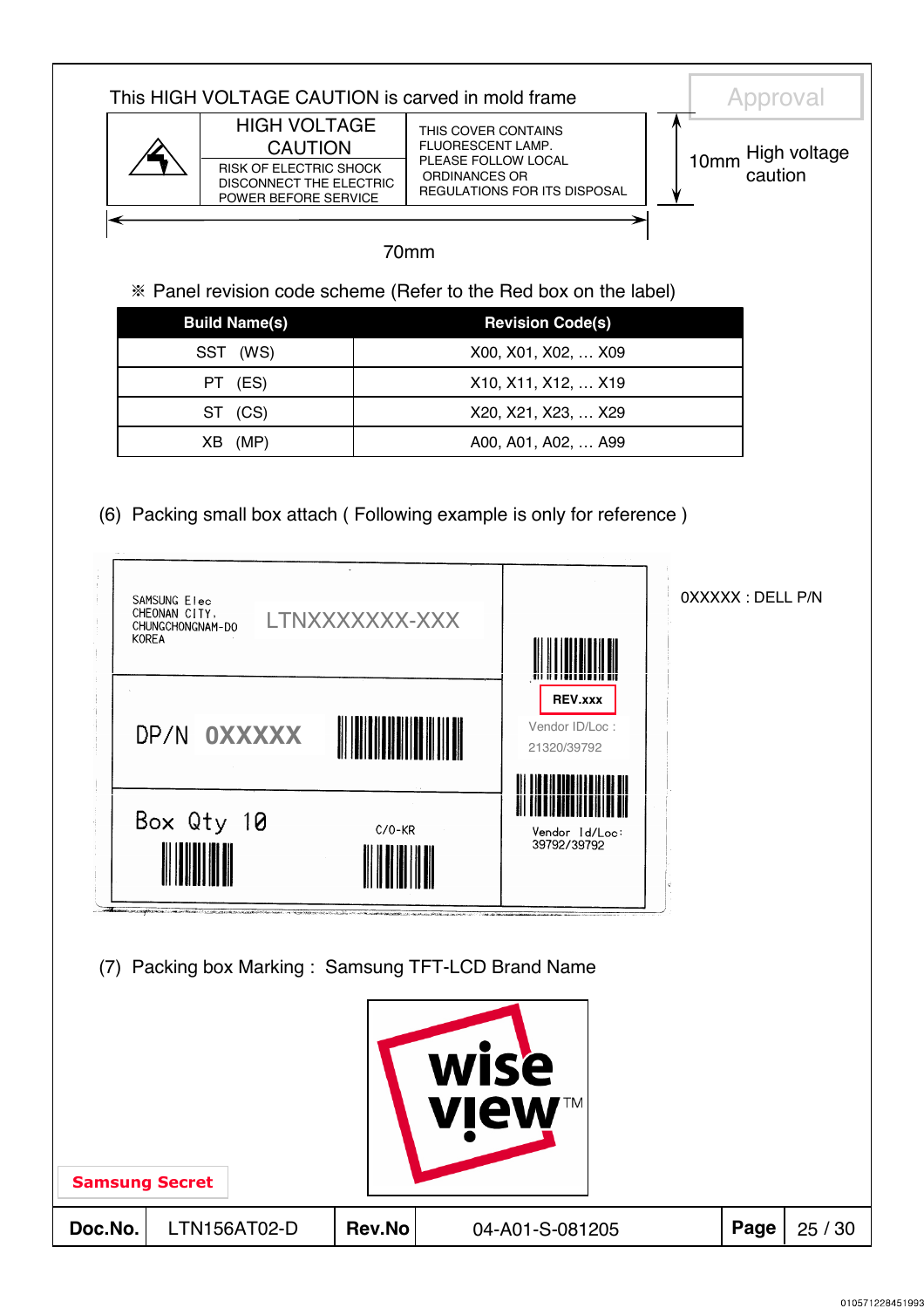## **10. GENERAL PRECAUTIONS**

#### 1. Handling

- (a) When the module is assembled, It should be attached to the system firmly using every mounting holes. Be careful not to twist and bend the modules.
- (b) Refrain from strong mechanical shock and / or any force to the module. In addition to damage, this may cause improper operation or damage to the module.
- (c) Note that polarizers are very fragile and could be easily damaged. Do not press or scratch the surface harder than a HB pencil lead.
- (d) Wipe off water droplets or oil immediately. If you leave the droplets for a long time, Staining and discoloration may occur.
- (e) If the surface of the polarizer is dirty, clean it using some absorbent cotton or soft cloth.
- (f) The desirable cleaners are water, IPA (Isoprophyl Alcohol) or Hexane. Do not use Ketone type materials(ex. Acetone), Ethyl alcohol, Toluene, Ethyl acid or Methyl chloride. It might permanent damage to the polarizer due to chemical reaction.
- (g) If the liquid crystal material leaks from the panel, it should be kept away from the eyes or mouth . In case of contact with hands, legs or clothes, it must be washed away thoroughly with soap.
- (h) Protect the module from static , it may cause damage to the C-MOS Gate Array IC.
- (i) Use fingerstalls with soft gloves in order to keep display clean during the incoming inspection and assembly process.
- (j) Do not disassemble the module.
- (k) Do not pull or fold the lamp wire.
- (l) Do not adjust the variable resistor which is located on the back side.
- (m) Protection film for polarizer on the module shall be slowly peeled off just before use so that the electrostatic charge can be minimized.
- (n) Pins of I/F connector shall not be touched directly with bare hands.

| <b>Samsung Secret</b> |              |        |                 |      |       |
|-----------------------|--------------|--------|-----------------|------|-------|
| Doc.No.               | LTN156AT02-D | Rev.No | 04-A01-S-081205 | Page | 26/30 |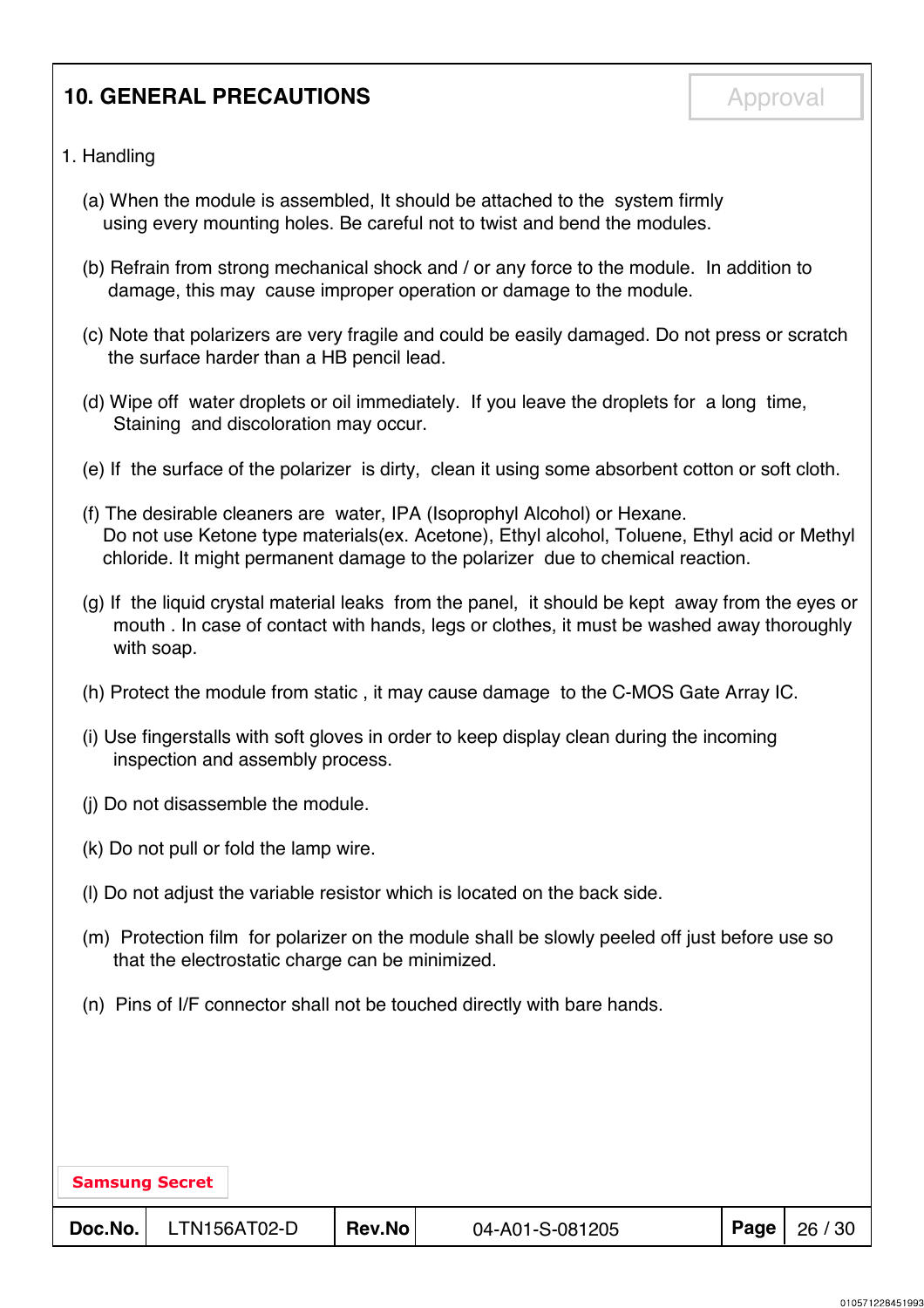#### 2. STORAGE

- (a) Do not leave the module in high temperature, and high humidity for a long time. It is highly recommended to store the module with temperature from 0 to 35  $^{\circ}$ C and relative humidity of less than 70%.
- (b) Do not store the TFT-LCD module in direct sunlight.
- (c) The module shall be stored in a dark place. It is prohibited to apply sunlight or fluorescent light during the store.

#### 3. OPERATION

- (a) Do not connect,disconnect the module in the " Power On" condition.
- (b) Power supply should always be turned on/off by following item 6.3 " Power on/off sequence ".
- (c) Module has high frequency circuits. Sufficient suppression to the electromagnetic interference shall be done by system manufacturers. Grounding and shielding methods may be important to minimize the interference.
- (d) The standard limited warranty is only applicable when the module is used for general notebook applications. If used for purposes other than as specified, SEC is not to be held reliable for the defective operations. It is strongly recommended to contact SEC to find out fitness for a particular purpose.

#### 4. OTHERS

- (a) Ultra-violet ray filter is necessary for outdoor operation.
- (b) Avoid condensation of water. It may result in improper operation or disconnection of electrode.
- (c) Do not exceed the absolute maximum rating value. ( the supply voltage variation, input voltage variation, variation in part contents and environmental temperature, so on) Otherwise the module may be damaged.
- (d) If the module displays the same pattern continuously for a long period of time,it can be the situation when the image "sticks" to the screen.
- (e) This module has its circuitry PCB's on the rear side and should be handled carefully in order not to be stressed.

| <b>Samsung Secret</b> |              |               |                 |  |                       |  |  |  |
|-----------------------|--------------|---------------|-----------------|--|-----------------------|--|--|--|
| Doc.No.               | LTN156AT02-D | <b>Rev.No</b> | 04-A01-S-081205 |  | <b>Page</b>   27 / 30 |  |  |  |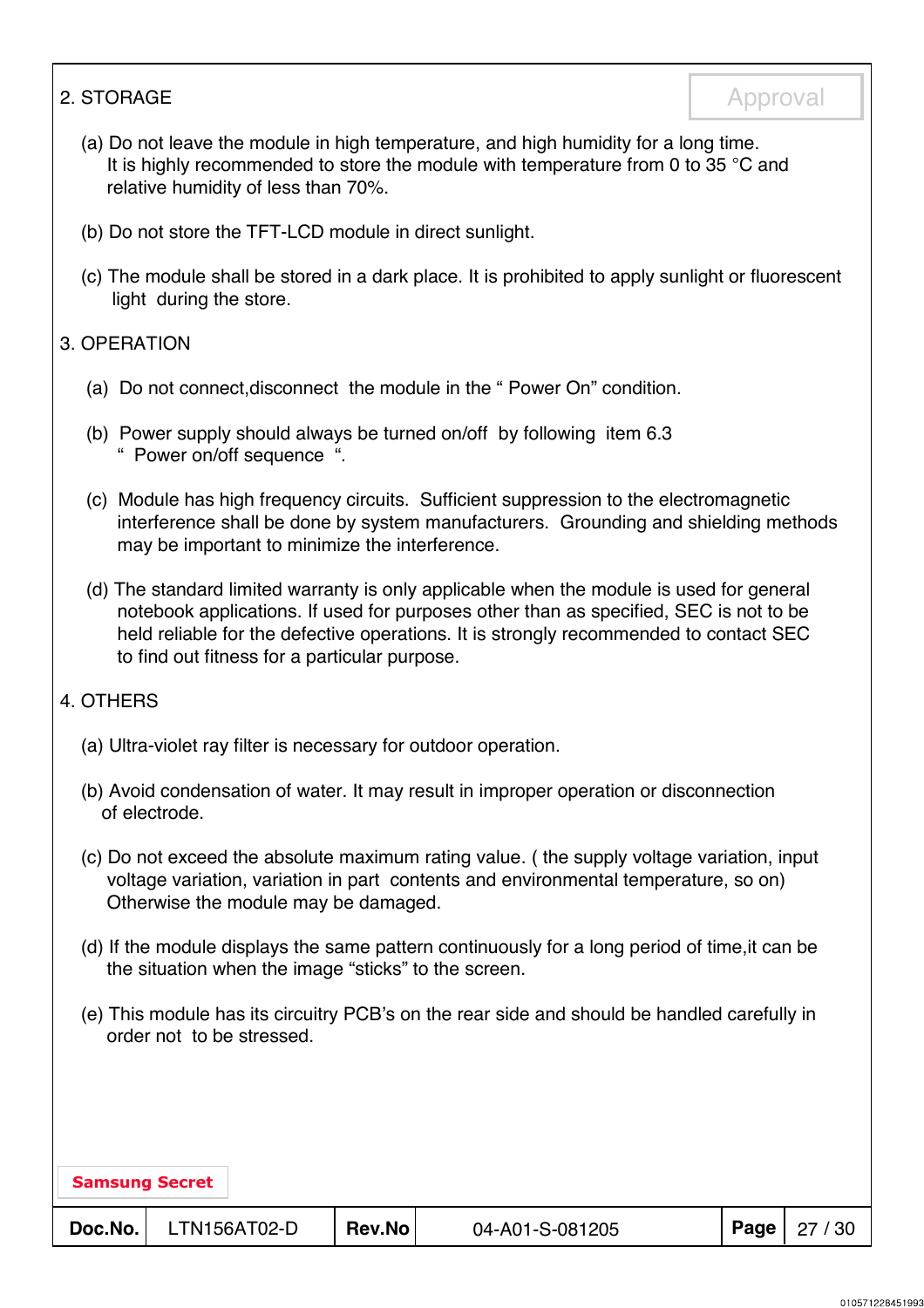#### Approval Value Value **Byte Field Name and Comments**  $(hex)$ (binary)  $(hex)$ 0 Header  $00\,$ 00000000 FF  $\mathbf{1}$ Header 11111111 FF  $\overline{2}$ Header 11111111 Header  $\overline{FF}$  $\overline{3}$ Header 11111111  $\overline{\mathsf{FF}}$  $\overline{4}$ Header 11111111 5 Header FF 11111111 6 Header FF 11111111  $\overline{7}$ 00 Header 00000000 8 EISA manufacture code = 3 Character ID 4C 01001100 9 A3 EISA manufacture code (Compressed ASCII) 10100011 41 0A Panel Supplier Reserved - Product Code 01000001 Product EDID Version  $0B$ Panel Supplier Reserved - Product Code 54 01010100 00  $0<sup>C</sup>$ LCD module Serial No - Preferred but Optional ("0" if not used) 00000000  $00\,$  $0<sub>D</sub>$ LCD module Serial No - Preferred but Optional ("0" if not used) 00000000 Vendor/ [LCD module Serial No - Preferred but Optional ("0" if not used) 00 00000000  $0E$ LCD module Serial No - Preferred but Optional ("0" if not used)  $00\,$  $0F$ 00000000  $10$ Week of manufacture 00 00000000  $12$  $11$ Year of manufacture 00010010 01 12 EDID structure version  $# = 1$ 00000001  $\overline{03}$  $13$ EDID revision  $# = 3$ 00000011 14 Video I/P definition = Digital I/P 90 10010000 Parameters Display 15 Max H image size = (Rounded to cm) 22 00100010 13 16 Max V image size = (Rounded to cm) 00010011 17  $Display gamma = (gamma \times 100) - 100 = Example: (2.2 \times 100) - 100 = 120$ 78 01111000 0A 18 Feature support (no DPMS, Active off, RGB, timing BLK 1) 00001010  $19$ Red/Green Low bit (RxRy/GxGy) 87 10000111 F<sub>5</sub>  $1A$ Blue/White Low bit (BxBy/WxWy) 11110101 94  $Red X$  $Rx = 0.xxx$ 10010100  $1B$ Panel Color<br>Coordinates 57  $1<sup>C</sup>$ |Red Y  $Ry = 0.xxx$ 01010111 4F  $1D$ Green X  $Gx = 0.xxx$ 01001111 1E Green Y  $Gy = 0.xxx$ 8C 10001100  $\overline{27}$  $1F$ Blue X  $Bx = 0.xxx$ 00100111 27 20 Blue Y  $By = 0.xxx$ 00100111  $\overline{50}$ 21 White X  $Wx = 0.xxx$ 01010000  $22$ White Y  $Wy = 0.xxx$ 54 01010100 Established Timings 23 Established timings 1 (00h if not used)  $00\,$ 00000000 24 Established timings 2 (00h if not used)  $00\,$ 00000000  $00$ 25 Manufacturer's timings (00h if not used) 00000000 Samsung Secret**Doc.No.** LTN156AT02-D **Rev.No** 04-A01-S-081205 **Page** 28 / 30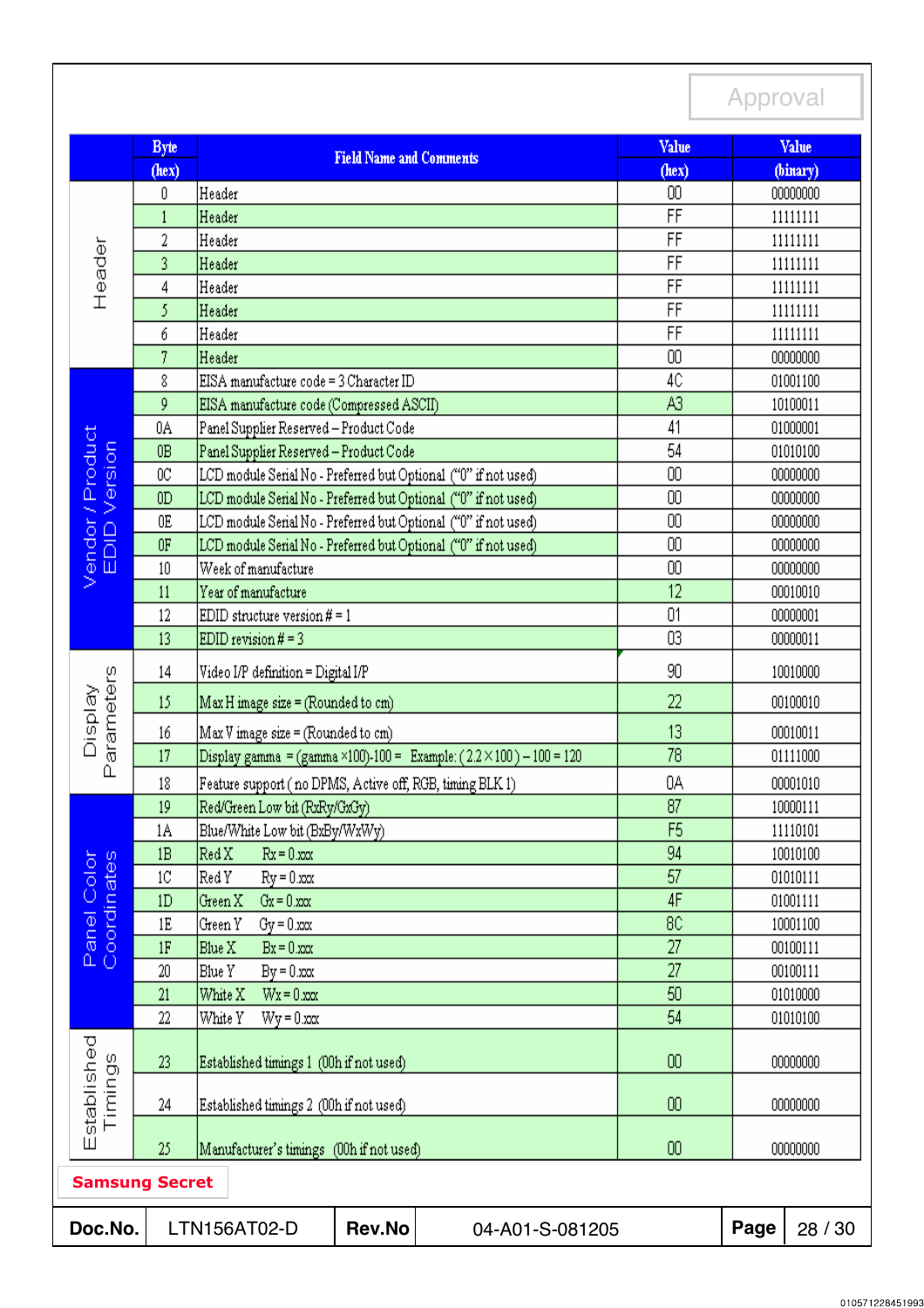|                       |                |                                                                                                                                                                                                                                                                                                                                                                                                            |                                                                            |                       | Approval             |                      |  |
|-----------------------|----------------|------------------------------------------------------------------------------------------------------------------------------------------------------------------------------------------------------------------------------------------------------------------------------------------------------------------------------------------------------------------------------------------------------------|----------------------------------------------------------------------------|-----------------------|----------------------|----------------------|--|
|                       | 26             | Standard timing ID1 (01h if not used)                                                                                                                                                                                                                                                                                                                                                                      |                                                                            | 01                    |                      | 00000001             |  |
|                       | 27             | Standard timing ID1 (01h if not used)                                                                                                                                                                                                                                                                                                                                                                      |                                                                            | 01                    | 00000001             |                      |  |
|                       | 28             | Standard timing ID2 (01h if not used)                                                                                                                                                                                                                                                                                                                                                                      | 01                                                                         |                       | 00000001             |                      |  |
|                       | 29             | Standard timing ID2 (01h if not used)                                                                                                                                                                                                                                                                                                                                                                      |                                                                            | 01                    |                      | 00000001             |  |
| Standard Timing ID    | 2A<br>2B       | Standard timing ID3 (01h if not used)<br>Standard timing ID3 (01h if not used)                                                                                                                                                                                                                                                                                                                             |                                                                            | 01<br>01              |                      | 00000001<br>00000001 |  |
|                       | 2C             | Standard timing ID4 (01h if not used)                                                                                                                                                                                                                                                                                                                                                                      |                                                                            | 01                    |                      | 00000001             |  |
|                       | 2D             | Standard timing ID4 (01h if not used)                                                                                                                                                                                                                                                                                                                                                                      |                                                                            | 01                    |                      | 00000001             |  |
|                       | 2E             | Standard timing ID5 (01h if not used)                                                                                                                                                                                                                                                                                                                                                                      |                                                                            | 01                    |                      | 00000001             |  |
|                       | 2F             | Standard timing ID5 (01h if not used)                                                                                                                                                                                                                                                                                                                                                                      |                                                                            | 01                    |                      | 00000001             |  |
|                       | 30             | Standard timing ID6 (01h if not used)                                                                                                                                                                                                                                                                                                                                                                      |                                                                            | 01                    |                      | 00000001             |  |
|                       | 31             | Standard timing ID6 (01h if not used)                                                                                                                                                                                                                                                                                                                                                                      |                                                                            | 01                    |                      | 00000001             |  |
|                       | 32             | Standard timing ID7 (01h if not used)                                                                                                                                                                                                                                                                                                                                                                      | 01<br>01                                                                   |                       | 00000001             |                      |  |
|                       | 33<br>34       | Standard timing ID7 (01h if not used)<br>Standard timing ID8 (01h if not used)                                                                                                                                                                                                                                                                                                                             | 01                                                                         |                       | 00000001<br>00000001 |                      |  |
|                       | 35             | Standard timing ID8 (01h if not used)                                                                                                                                                                                                                                                                                                                                                                      |                                                                            | 01                    |                      | 00000001             |  |
|                       | 36             | Pixel Clock/10,000                                                                                                                                                                                                                                                                                                                                                                                         | 41                                                                         |                       | 01000001             |                      |  |
|                       | 37             | Pixel Clock/10,000                                                                                                                                                                                                                                                                                                                                                                                         | (LSB)<br>1 <sup>C</sup><br>(MSB)                                           |                       |                      |                      |  |
|                       | 38             | Horizontal Active = xxx pixels                                                                                                                                                                                                                                                                                                                                                                             | (lower 8 bits)                                                             | 56                    | 00011100<br>01010110 |                      |  |
|                       | 39             | Horizontal Blanking (Thbp) = $x\alpha x$ pixels                                                                                                                                                                                                                                                                                                                                                            | (lower 8 bits)                                                             | A0                    | 10100000             |                      |  |
|                       | 3A             | Horizontal Active/Horizontal blanking (Thbp)                                                                                                                                                                                                                                                                                                                                                               | (upper4:4 bits)                                                            | 50                    | 01010000             |                      |  |
|                       | 3B             | Vertical Active = xxx lines                                                                                                                                                                                                                                                                                                                                                                                |                                                                            | 00                    | 00000000             |                      |  |
|                       | 3C             |                                                                                                                                                                                                                                                                                                                                                                                                            | Vertical Blanking (Tvbp) = xxx lines (DE Blanking typ. for DE only panels) | 16                    | 00010110             |                      |  |
|                       | 3D<br>3E       | Vertical Active: Vertical Blanking (Tvbp)<br>Horizontal Sync, Offset (Thfp) = xxx pixels                                                                                                                                                                                                                                                                                                                   | (upper4:4 bits)                                                            | 30<br>$\overline{30}$ | 00110000<br>00110000 |                      |  |
|                       | 3F             | Horizontal Sync, Pulse Width = xxx pixels                                                                                                                                                                                                                                                                                                                                                                  |                                                                            | $\overline{20}$       |                      | 00100000             |  |
|                       | 40             | Vertical Sync, Offset (Tvfp) = xx lines Sync Width = xx lines                                                                                                                                                                                                                                                                                                                                              |                                                                            | 25                    |                      | 00100101             |  |
|                       | 41             | Horizontal Vertical Sync Offset/Width upper 2 bits                                                                                                                                                                                                                                                                                                                                                         |                                                                            | 00                    |                      | 00000000             |  |
| Timing Descripter #1  | 42             | Horizontal Image Size =xxx mm                                                                                                                                                                                                                                                                                                                                                                              |                                                                            | 61                    |                      | 01100001             |  |
|                       | 43             | Vertical image Size = xx mm                                                                                                                                                                                                                                                                                                                                                                                |                                                                            | C <sub>6</sub>        |                      | 11000110             |  |
|                       | 44             | Horizontal Image Size / Vertical image size                                                                                                                                                                                                                                                                                                                                                                |                                                                            | 10                    | 00010000             |                      |  |
|                       | 45<br>46       | Horizontal Border = 0 (Zero for Notebook LCD)<br>Vertical Border = $0$<br>(Zero for Notebook LCD)                                                                                                                                                                                                                                                                                                          |                                                                            | 00<br>00              | 00000000<br>00000000 |                      |  |
|                       | 47             | Bit[4:3] 00: Analog composite, 01: Bipolar analog composite, 10: Digital<br>composite, 11: Digital separate<br>:The interpretation of bits 2 and 1 is dependent on the decode of<br>Bit[2:1]<br>bits 4 and 3 - see Table 3.18.<br>Bit[0]<br>:See Table VESA EDID spec for definition                                                                                                                       | 1A                                                                         | 00011010              |                      |                      |  |
|                       |                | Referenced Default = 1Ah                                                                                                                                                                                                                                                                                                                                                                                   |                                                                            |                       |                      |                      |  |
|                       | 48             | Pixe1 Clock/10,000                                                                                                                                                                                                                                                                                                                                                                                         | 41                                                                         | 01000001              |                      |                      |  |
|                       | 49             | Pixel Clock/10,000                                                                                                                                                                                                                                                                                                                                                                                         | (MSB)                                                                      | 1C                    |                      | 00011100             |  |
|                       | 4Α             | Horizontal Active = xxx pixels                                                                                                                                                                                                                                                                                                                                                                             | (lower 8 bits)                                                             | 56                    | 01010110             |                      |  |
|                       | 4 <sub>B</sub> | Horizontal Blanking (Thbp) = $x\alpha x$ pixels                                                                                                                                                                                                                                                                                                                                                            | (lower 8 bits)                                                             | A0<br>50              | 10100000<br>01010000 |                      |  |
|                       | 4C<br>4D       | Horizontal Active/Horizontal blanking (Thbp)<br>Vertical Active = xxx lines                                                                                                                                                                                                                                                                                                                                | (upper4:4 bits)                                                            | 00                    |                      | 00000000             |  |
|                       | 4E             |                                                                                                                                                                                                                                                                                                                                                                                                            | Vertical Blanking (Tvbp) = xxx lines (DE Blanking typ. for DE only panels) | 16                    |                      | 00010110             |  |
|                       | 4F             | Vertical Active : Vertical Blanking (Tvbp)                                                                                                                                                                                                                                                                                                                                                                 | (upper4:4 bits)                                                            | 30                    |                      | 00110000             |  |
|                       | 50             | Horizontal Sync, Offset (Thfp) = xxx pixels                                                                                                                                                                                                                                                                                                                                                                |                                                                            | $\overline{30}$       | 00110000             |                      |  |
|                       | 51             | Horizontal Sync, Pulse Width = xxx pixels                                                                                                                                                                                                                                                                                                                                                                  |                                                                            | 20                    |                      | 00100000             |  |
|                       | 52             | Vertical Sync, Offset (Tvfp) = xx lines Sync Width = xx lines                                                                                                                                                                                                                                                                                                                                              |                                                                            | $\overline{25}$       |                      | 00100101             |  |
| Timing Descripter #2  | 53             | Horizontal Vertical Sync Offset/Width upper 2 bits                                                                                                                                                                                                                                                                                                                                                         |                                                                            | 00                    |                      | 00000000             |  |
|                       | 54<br>55       | Horizontal Image Size =xxx mm                                                                                                                                                                                                                                                                                                                                                                              |                                                                            | 58<br>$\overline{C2}$ |                      | 01011000             |  |
|                       | 56             | Vertical image Size = xxx mm<br>Horizontal Image Size / Vertical image size                                                                                                                                                                                                                                                                                                                                |                                                                            | 10                    | 11000010             |                      |  |
|                       | 57             | Horizontal Border = 0 (Zero for Notebook LCD)                                                                                                                                                                                                                                                                                                                                                              | OO.                                                                        | 00010000<br>00000000  |                      |                      |  |
|                       | 58             | Vertical Border = 0 (Zero for Notebook LCD)                                                                                                                                                                                                                                                                                                                                                                | 00                                                                         | 00000000              |                      |                      |  |
|                       | 59             | 0: Non-interlace, 1: Interlace<br>Bit71<br>Bit[6:5] 00: Normal display, no strero, XX: See table xx for definition<br>Bit[4:3] 00: Analog composite, 01: Bipolar analog composite, 10: Digital<br>composite, 11: Digital separate<br>:The interpretation of bits 2 and 1 is dependent on the decode of<br>Bit[2:1]<br>bits 4 and 3 - see Table 3.18.<br>Bit[0]<br>:See Table VESA EDID spec for definition | 1A                                                                         | 00011010              |                      |                      |  |
| <b>Samsung Secret</b> |                | Referenced Default = 1Ah                                                                                                                                                                                                                                                                                                                                                                                   |                                                                            |                       |                      |                      |  |